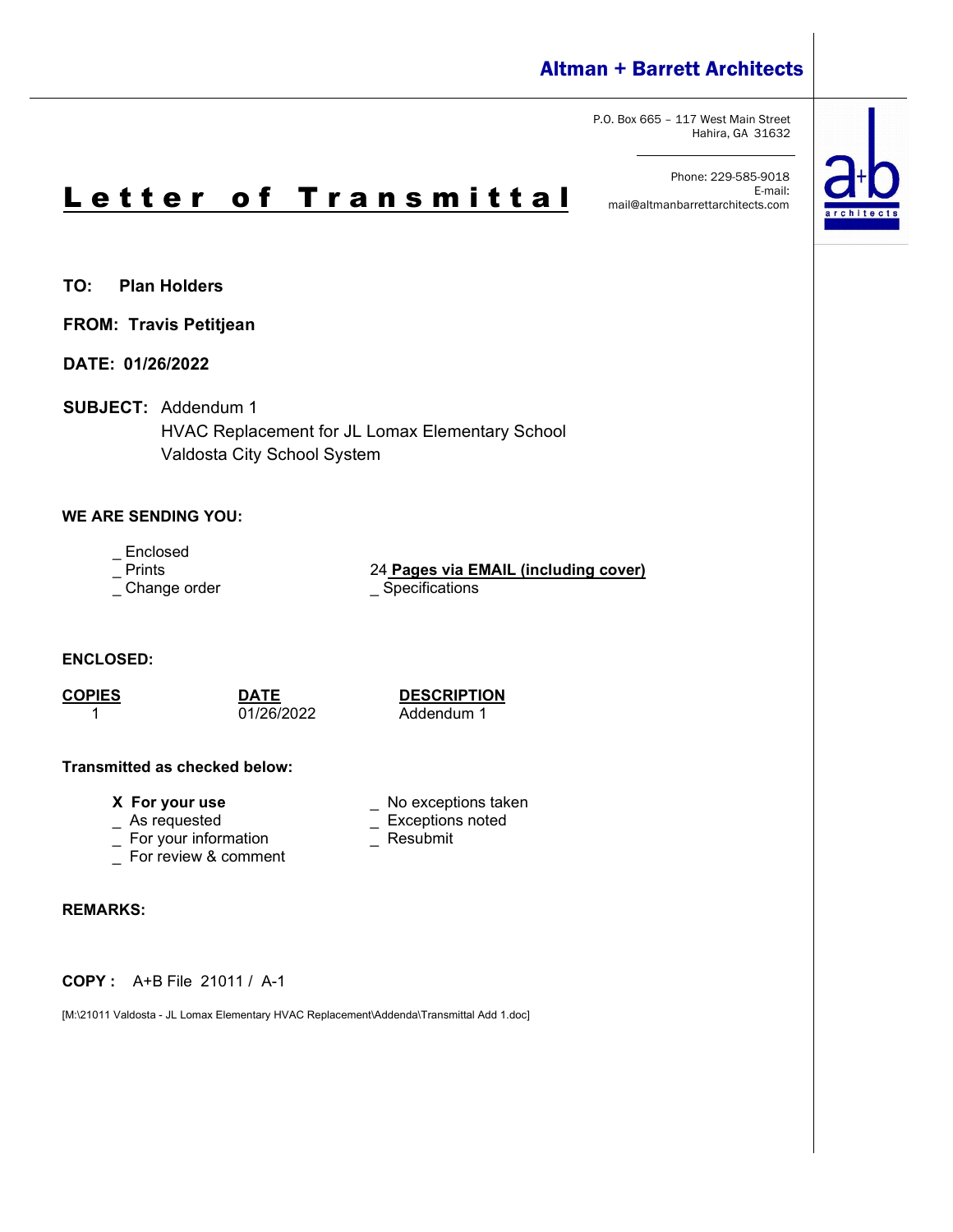# Altman + Barrett Architects

P.O. Box 665 Hahira, GA 31632

Phone: 229-585-9018 E-mail: mail@altmanbarrettarchitects.com

### **HVAC REPLACEMENT FOR JL LOMAX ELEMENTARY SCHOOL 1450 HOWELL ROAD VALDOSTA, GA 31601 VALDOSTA CITY SCHOOL SYSTEM**

## **ADDENDUM NO. 1 January 26, 2022**

## **REVISIONS TO THE SPECIFICATIONS:**

- 1. Section 233300 Duct Accessories: a. Delete in its entirety and replace with the attached Section 233300 Duct Accessories.
- 2. Section 233813 Range Hood Systems: a. Delete in its entirety and replace with the attached Section 233813 Range Hood Systems.
- 3. Section 237432 Packaged Dedicated Outside Air Units:
	- a. Delete in its entirety and replace with the attached Section 237432 Packaged Dedicated Outside Air Units.
- 4. Section 238126 Split System Heat Pumps and Air Conditioners:
	- a. Delete in its entirety and replace with the attached Section 238126 Split System Heat Pumps and Air Conditioners.

## **REVISIONS TO THE DRAWINGS:**

- 5. Sheet M0030:
	- a. Detail 11 (Clarification):
		- i. The intent is for new grilles to be installed at each wall mounted heat pump. The note below the Grille Sizes schedule indicates such.

**END**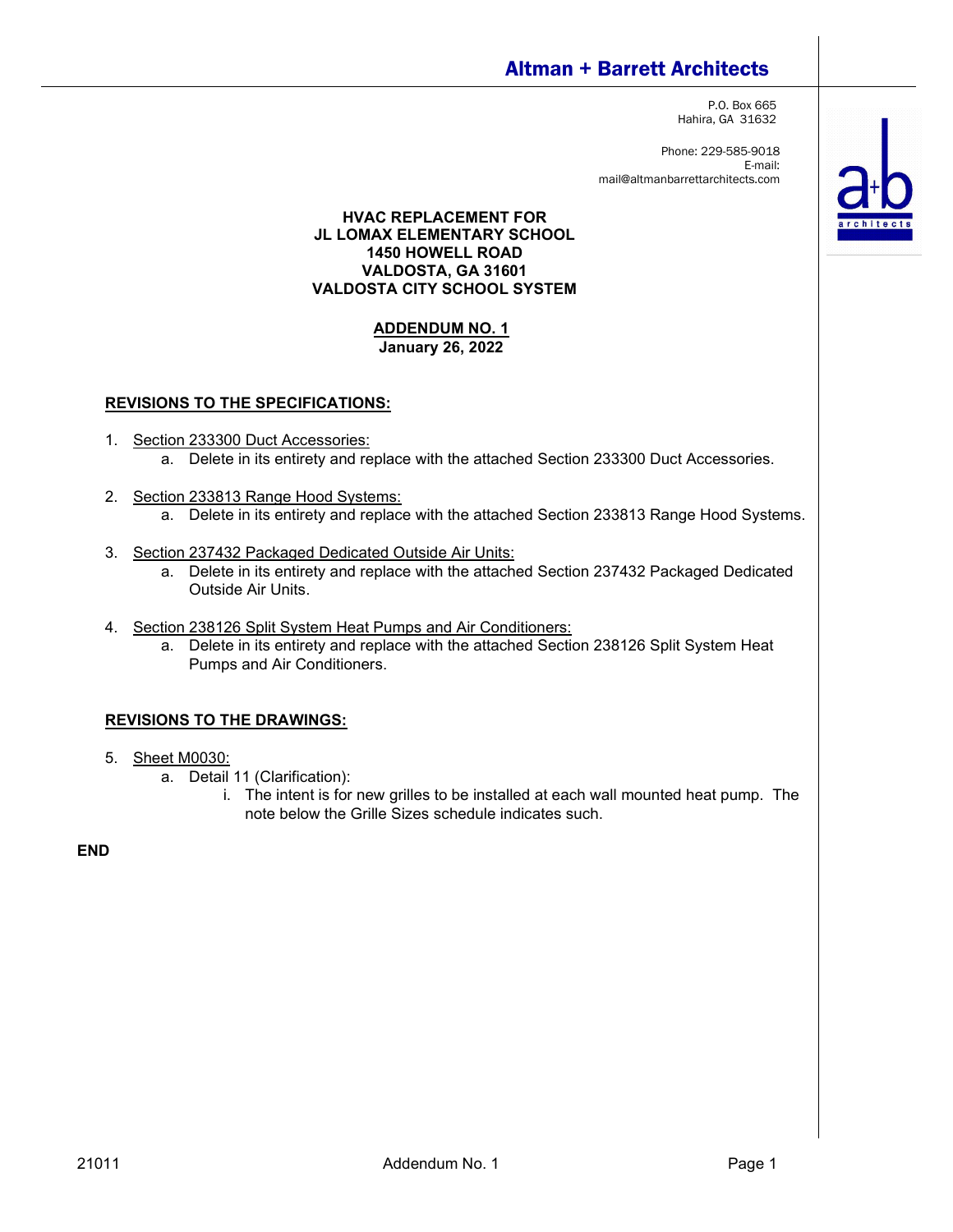## SECTION 233300

## DUCT ACCESSORIES

### PART 1 - GENERAL

1.01 RELATED DOCUMENTS

A. Drawings and general provisions of the Contract apply to this Section.

- 1.02 SUMMARY
	- A. This Section includes the following:
		- 1. Backdraft dampers.
		- 2. Manual volume control dampers.
		- 3. Fire and smoke dampers.
		- 4. Turning vanes.
		- 5. Duct-mounted access doors and panels.
		- 6. Flexible connectors.
		- 7. Flexible ducts.
		- 8. Pre-insulated, outdoor ductwork.
		- 9. Accessories hardware.
	- B. Related Sections: The following Sections contain requirements that relate to this Section:
		- 1. Division 23 Section "Diffusers, Registers, Grilles and Louvers" for diffusers, registers, and grilles.
		- 2. Division 23 Section "Air Terminals" for constant and variable air volume units.
		- 3. Division 23 Section "Controls Systems Equipment" for HVAC control devices.
- 1.03 SUBMITTALS
	- A. General: Submit the following in accordance with Conditions of Contract.
	- B. Product data including details for materials, dimensions of individual components, profiles, and finishes for the following items:
		- 1. Backdraft dampers.
		- 2. Manual volume control dampers.
		- 3. Fire and smoke dampers.
		- 4. Duct-mounted access panels and doors.
		- 5. Flexible ducts.
		- 6. Pre-insulated, outdoor ductwork.
	- C. Shop drawings from manufacturer detailing assemblies. Include dimensions, weights, loadings, required clearances, method of field assembly, components, and location and size of each field connection. Detail the following:
		- 1. Special fittings and volume control damper installation (both manual and automatic) details.
		- 2. Fire and smoke damper installations, including sleeves and duct-mounted access door and panel installations.
	- D. Product Certification: Submit certified test data on dynamic insertion loss; selfnoise power levels; and airflow performance data, static pressure loss, and dimensions and weights.
	- E. Maintenance data for volume control devices, fire dampers, and smoke dampers
- 1.04 QUALITY ASSURANCE
	- A. NFPA Compliance: Comply with the following NFPA Standards:
		- 1. NFPA 90A, "Standard for the Installation of Air Conditioning and Ventilating Systems."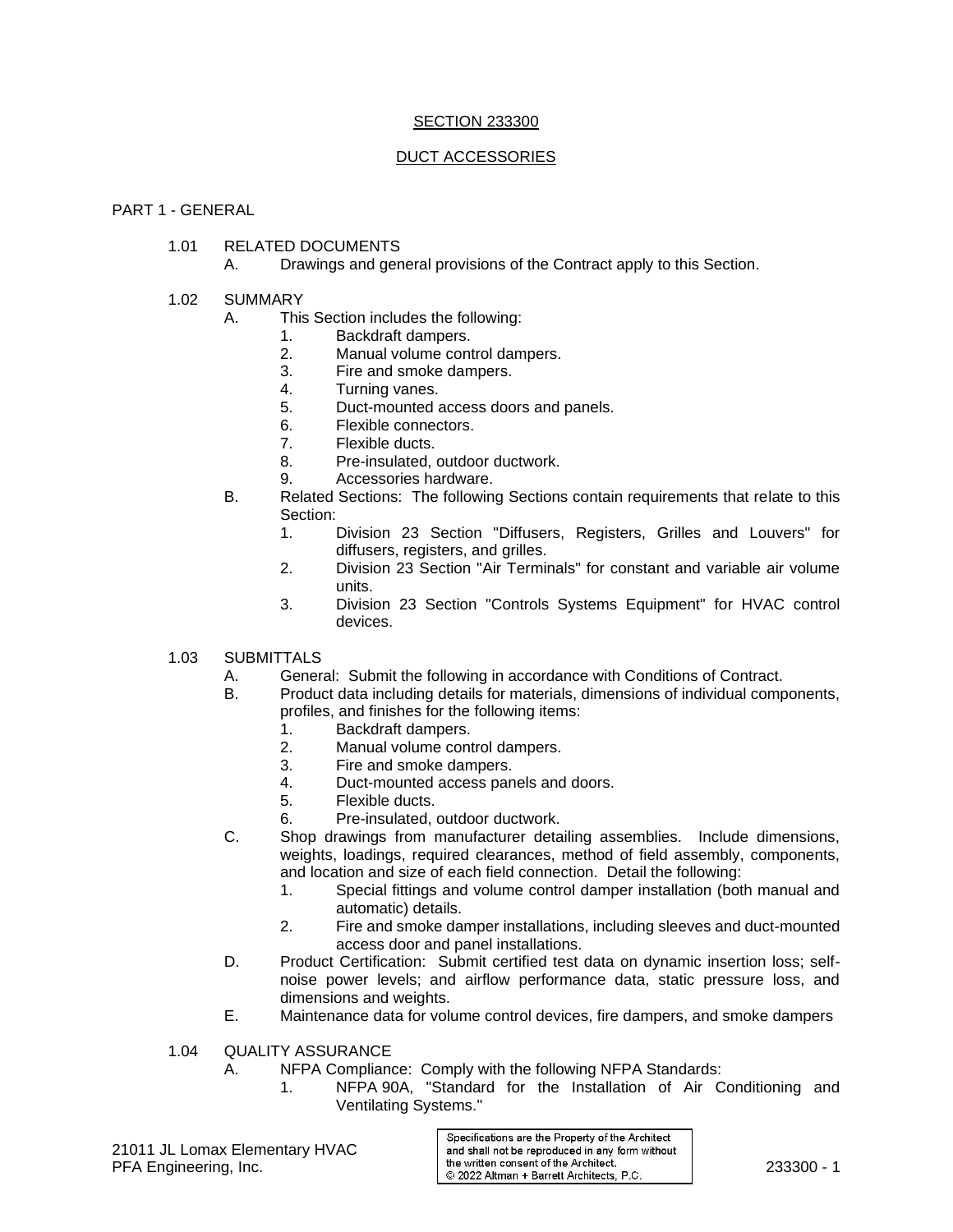- 2. NFPA 90B, "Standard for the Installation of Warm Air Heating and Air Conditioning Systems."
- B. U.L. Listing: Pre-insulated, outdoor ductwork shall meet U.L. 181, U.L. 723, and U.L. 94 Standards.
- 1.05 WARRANTY
	- A. General Warranty: The special warranty specified in this Article shall not deprive the Owner of other rights the Owner may have under other provisions of the Contract Documents and shall be in addition to, and run concurrent with, other warranties made by the Contractor under requirements of the Contract Documents.
	- B. Special Warranty: A written warranty, executed by the manufacturer and signed by the Contractor, agreeing to replace components that fail in materials or workmanship, within the specified warranty period, provided manufacturer's written instructions for installation, operation, and maintenance have been followed.
		- 1. Warranty Period, pre-insulated, outdoor ductwork and finish: Manufacturer's standard but not less than 10 years for all system components.
- 1.06 DELIVERY, STORAGE AND HANDLING
	- A. Protect items from damage during shipping, storage and handling.
	- B. Where possible, store products inside and protect from weather. Where necessary to store outside, store above grade and enclose with a vented waterproof wrapping.
- PART 2 PRODUCTS
	- 2.01 MANUFACTURERS:
		- A. Manufacturers: Subject to compliance with requirements, provide products by one of the following:
			- 1. Pre-insulated, outdoor ductwork systems and components:
				- a. Thermaduct, LLC
				- b. Q-Duct
				- c. Kingspan Kool Duct
				- d. Dual-Tech
	- 2.02 BACKDRAFT DAMPERS
		- A. Description: Suitable for horizontal or vertical installation.
		- B. Frame: 18-gage galvanized steel, with welded corners and mounting flange.
		- C. Blades: 0.025-inch-thick roll-formed aluminum.
		- D. Blades: 0.050-inch-thick 6063T extruded aluminum.
		- E. Blade Seals: Neoprene.
		- F. Blade Axles: Galvanized steel.
		- G. Tie Bars and Brackets: Galvanized steel.
		- H. Return Spring: Adjustable tension.
		- I. Chain Operator: 15-foot long galvanized-steel sash chain and pulley.
		- J. Wing-Nut Operator: Galvanized steel, with 1/4-inch galvanized-steel rod.

#### 2.03 MANUAL VOLUME CONTROL DAMPERS

A. General: Provide factory-fabricated volume-control dampers, complete with required hardware and accessories. Stiffen damper blades to provide stability under operating conditions. Provide locking device to hold single-blade dampers in a fixed position without vibration. Close duct penetrations for damper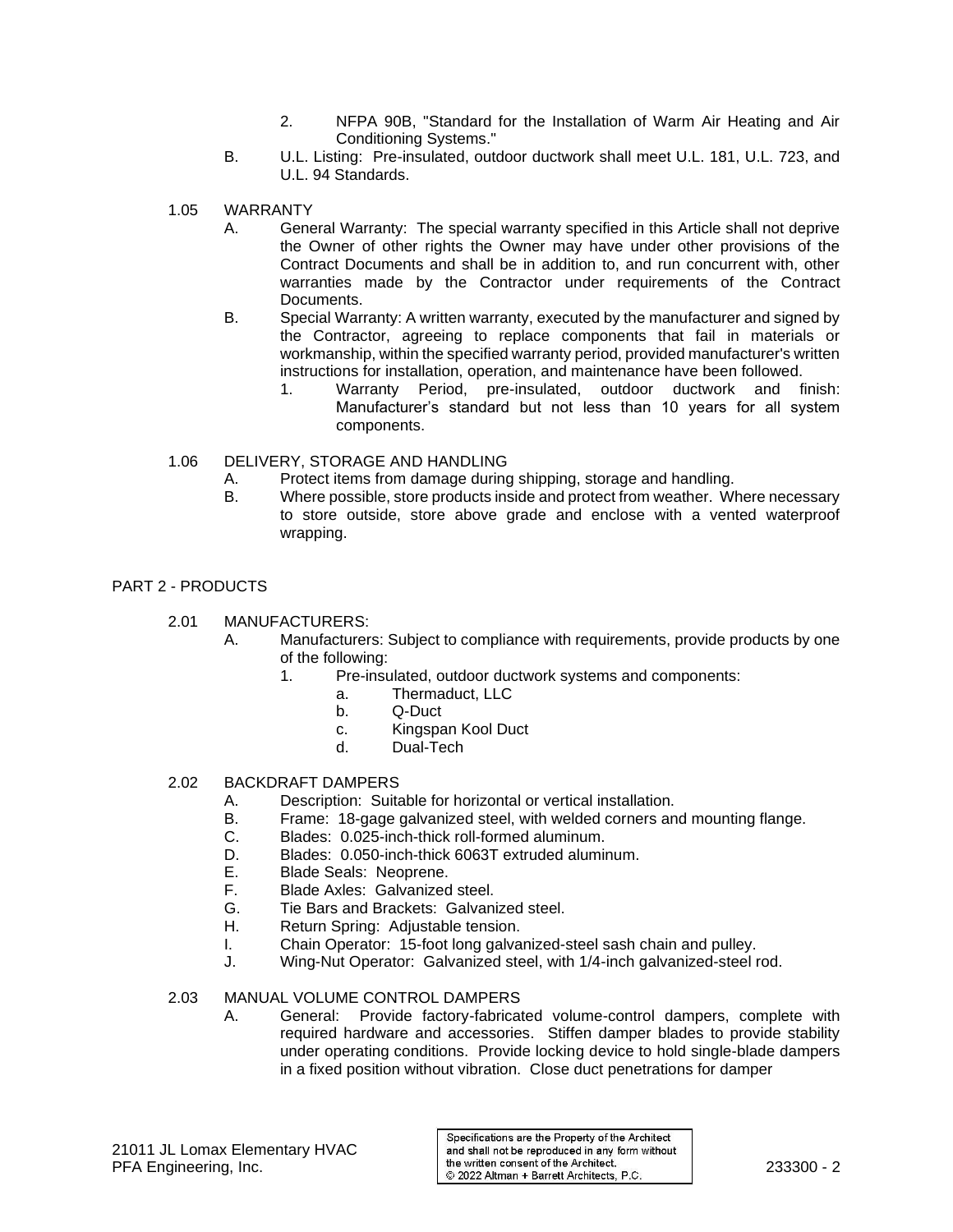components to seal duct consistent with pressure class. Provide end bearings or other seals for ducts with pressure classifications of 3 inches or higher. Extend axles full length of damper blades. Provide bearings at both ends of operating shaft.

- B. Standard Volume Control Dampers: Multiple- or single-blade, parallel- or opposed-blade design as indicated, standard leakage rating, with linkage outside of air stream, and suitable for horizontal or vertical applications.
	- 1. Steel Frames: Hat-shaped, galvanized-steel channels, minimum of 16 gage, and with mitered and welded corners. Provide frames with flanges where indicated for attaching to walls. Provide flangeless frames where indicated for installation in ducts.
		- a. Roll-Formed Steel Blades: 16-gage galvanized steel.
		- b. Blade Axles: Galvanized steel.
		- c. Tie Bars and Brackets: Galvanized steel.
- C. Low-Leakage Volume Control Dampers: Multiple- or single-blade, parallel- or opposed-blade design as indicated, low-leakage rating, and suitable for horizontal or vertical applications. Leakage shall be less than 10 cfm at 3.0 inches differential static pressure.
	- 1. Aluminum Frames: Hat-shaped, 0.063-inch-thick, 6063T extruded aluminum channels. Provide frames with flanges where indicated for attaching to walls. Provide flangeless frames where indicated for installation in ducts.
	- 2. Extruded Aluminum Blades: 0.050-inch-thick 6063T extruded aluminum.
	- 3. Blade Seals: Neoprene.
	- 4. Blade Axles: Nonferrous.
	- 5. Tie Bars and Brackets: Aluminum.
- D. Jackshaft: 1-inch-diameter, galvanized-steel pipe or 1/2" square galvanized bar stock rotating within a pipe bearing assembly mounted on supports at each mullion and at each end of multiple damper assemblies. Provide appropriate length and number of mounting to connect linkage of each damper of a multiple damper assembly. Cut groove in the end of the shaft parallel with damper blades.
- E. Damper Control Hardware: Zinc-plated, die-cast core with a heavy-gage dial and handle made of 3/32-inch-thick zinc-plated steel, and a 3/4-inch hexagon locking nut. Provide center hole to suit damper operating rod size. Provide elevated platform for insulated duct mounting.
- 2.04 FIRE DAMPERS
	- A. General: UL labeled according to UL Standard 555 "Standard for Fire Dampers." Ratings shall be for dynamic system operation at 350º temperature.
		- 1. Dampers used in low pressure systems shall be rated for 2000 fpm velocity and 4" wg pressure.
		- 2. Dampers used in medium pressure systems (VAV supply and medium pressure exhaust) shall be rated for 3000 fpm and 8" wg pressure.
	- B. Fire Rating: 1-1/2 or 3 hours, as indicated by wall ratings on Architectural Plans.
	- C. Frame: Type B (blades outside airstream); fabricated with roll-formed, 21-gage, galvanized-steel; with mitered and interlocking corners. Furnish multi-blade dampers where required by code.
	- D. Mounting Sleeve: Factory-installed or field-installed galvanized steel.
		- 1. Minimum Thickness: 0.056-inch (16-gage) or 0.138-inch (10-gage) thick as indicated, and length to suit application.
		- 2. Exception: Furnish narrow frame damper without sleeve in applications where damper is mounted in rated partition behind supply/return register.
	- E. Mounting Orientation: Vertical or horizontal as indicated.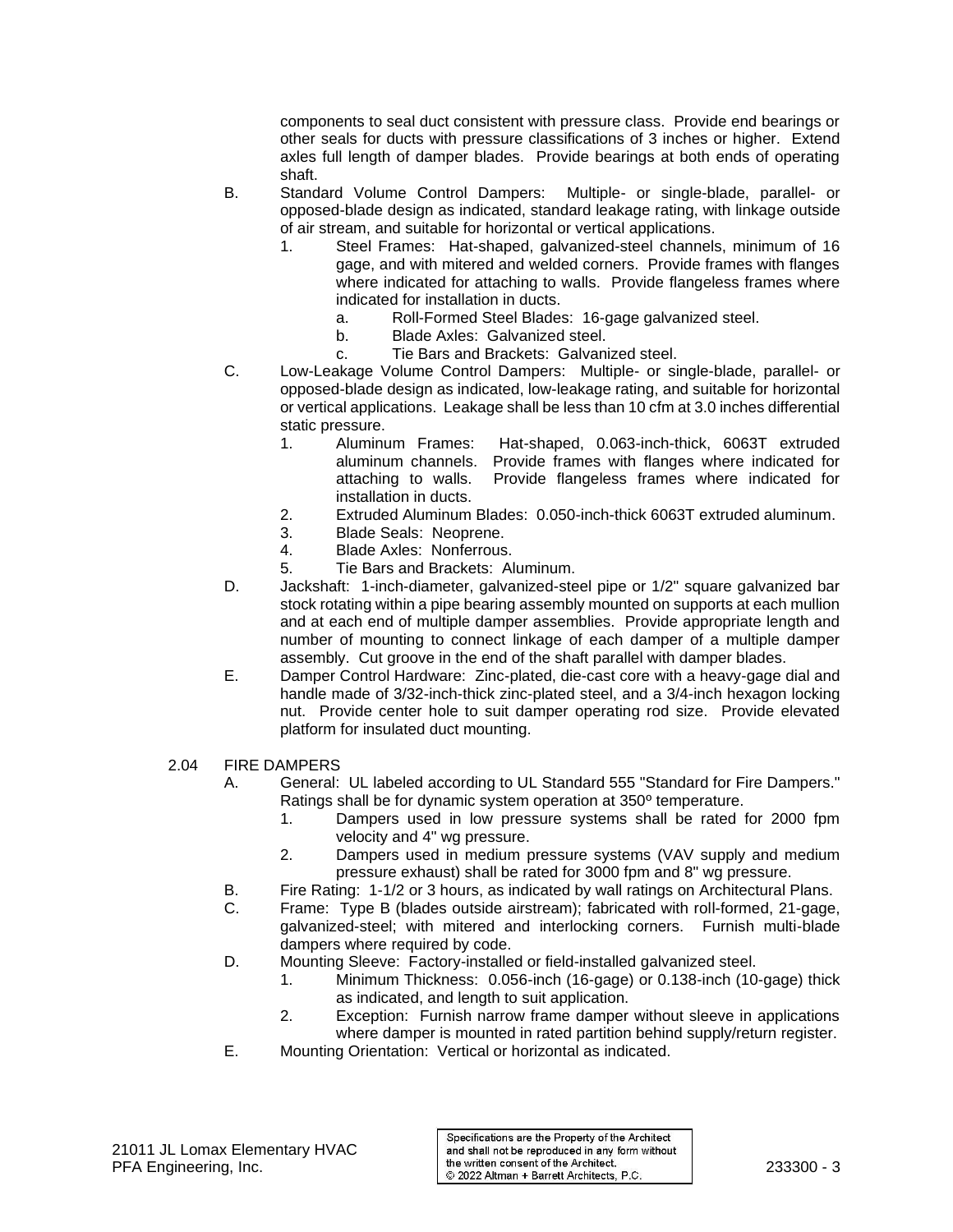- F. Blades: Roll-formed, interlocking, 21-gage galvanized steel. In place of interlocking blades, provide full-length, 21-gage, galvanized-steel blade connectors.
- G. Fusible Link: Replaceable, 165 deg F rated.
- 2.05 CEILING FIRE DAMPERS
	- A. General: UL listed and labeled; comply with the construction details for the tested floor/roof-ceiling assemblies as indicated in the UL Fire Resistance Directory.
	- B. Frame: 20-gage, rectangular or round, galvanized steel; style to suit ceiling construction.
	- C. Blades: 22-gage galvanized steel with non-asbestos refractory insulation.
	- D. Volume Control Adjustment: Provide UL-labeled, fusible volume control adjustment.
	- E. Fusible Link: Replaceable, 165 deg F rated.
- 2.06 SMOKE AND FIRE/SMOKE DAMPERS
	- A. General: UL-labeled according to UL Standard 555S, "Standard for Leakage Rated Dampers for Use in Smoke Control Systems." Combination fire and smoke dampers shall also be UL-labeled for 1-1/2-hour rating according to UL Standard 555 "Standard for Fire Dampers with a Class II leakage rating." Dampers shall be tested at a 350E air temperature.
		- 1. Dampers used in low pressure systems shall be rated for 2000 fpm velocity and 4" wg pressure.
		- 2. Dampers used in medium pressure systems (VAV supply and medium pressure exhaust) shall be rated for 3000 fpm and 8" wg pressure.
	- B. Fusible Link: Replaceable, 165 deg F rated as indicated (fire/smoke dampers only.)
	- C. Frame and Blades: 16-gage galvanized steel.
	- D. Mounting Sleeve: Factory-installed, 18-gage galvanized steel, length to suit wall or floor application.
	- E. Pneumatic (electric) actuator with end switch. All actuators shall be factory mounted outside of the airstream. Furnish damper end switch for control interlocks
- 2.07 TURNING VANES
	- A. Fabricate turning vanes according to SMACNA HVAC Duct Construction Standards, Figures 2-2 through 2-7.
	- B. Manufactured Turning Vanes: Fabricate of 1-1/2-inch-wide, curved blades set at 3/4 inch on center, support with bars perpendicular to blades set at 2 inches on center and set into side strips suitable for mounting in ducts.
	- C. Acoustic Turning Vanes: Fabricate of airfoil-shaped aluminum extrusions with perforated faces and fiber glass fill.
- 2.08 DUCT-MOUNTED ACCESS DOORS AND PANELS
	- A. General: Provide construction and airtightness suitable for duct pressure class.
	- B. Frame: Galvanized sheet steel. Provide with bend-over tabs and foam gaskets.
	- C. Door: Double-wall, galvanized sheet metal construction with insulation fill and thickness, number of locks as indicated for duct pressure class. Provide vision panel where indicated. Provide cam latches.
	- D. Seal around frame attachment to duct and door to frame with neoprene or foam rubber seals.
	- E. Insulation: 1-inch-thick fiber glass or polystyrene foam board.

## 2.09 FLEXIBLE CONNECTORS

A. General: Flame-retarded or noncombustible fabrics, coatings, and adhesives complying with UL Standard 181, Class 1.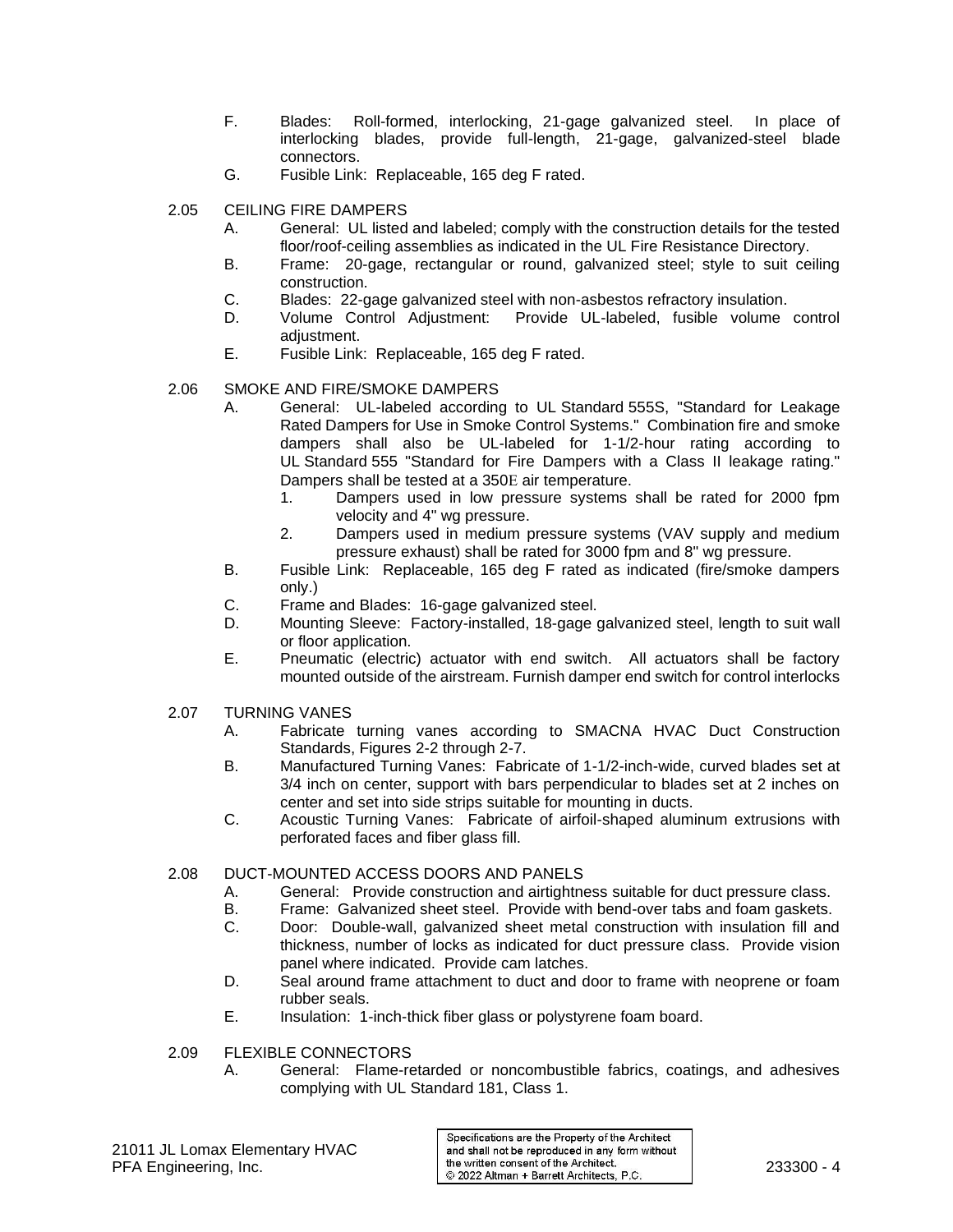- B. Standard Metal-Edged Connectors: Factory-fabricated with a strip of fabric 3-1/2 inches wide attached to 2 strips of 2-3/4-inch-wide, 24-gage, galvanized sheet steel or 0.032-inch aluminum sheets. Select metal compatible with connected duct system. Fold and crimp metal edge strips onto fabric as illustrated in SMACNA HVAC Duct Standard, 3<sup>rd</sup> Edition, Figure 7-8.
- C. Extra-Wide Metal-Edged Connectors: Factory-fabricated with a strip of fabric 5- 3/4 inches wide attached to 2 strips of 2-3/4-inch-wide, 24-gage, galvanized sheet steel or 0.032-inch aluminum sheets. Select metal compatible with connected duct system. Fold and crimp metal edge strips onto fabric as illustrated in SMACNA HVAC Duct Standard, 1st Edition, Figure 2-19.
- D. Transverse Metal-Edged Connectors: Factory-fabricated with a strip of fabric 3- 1/2 inches wide attached to 2 strips of 4-3/8-inch-wide, 24-gage, galvanized sheet steel or 0.032-inch aluminum sheets. Select metal compatible with connected duct system. Fold and crimp metal edge strips onto fabric as illustrated in SMACNA HVAC Duct Standard, 1st Edition, Figure 2-19.
- E. Conventional, Indoor System Flexible Connectors Fabric: Glass fabric double coated with polychloroprene.
	- 1. Minimum Weight: 26 oz./sq. yd.
	- 2. Tensile Strength: 480 lbf/inch in the warp and 360 lbf/inch in the filling.
- F. Conventional, Outdoor System Flexible Connectors Fabric: Glass fabric double coated with Du Pont's HYPALON or other synthetic-rubber weatherproof coating resistant to the sun's ultraviolet rays and ozone environment.
	- 1. Minimum Weight: 26 oz./sq. yd.<br>2. Tensile Strenath: 530 lbf/inch in
	- 2. Tensile Strength: 530 lbf/inch in the warp and 440 lbf/inch in the filling.
- 2.10 FLEXIBLE DUCTS
	- A. General: Comply with UL 181, Class 1.
	- B. Flexible Ducts Uninsulated: Spiral-wound steel spring with flameproof vinyl sheathing.
	- C. Flexible Ducts Uninsulated: Corrugated aluminum.
	- D. Flexible Ducts Insulated: Factory-fabricated, insulated, round duct, with an outer jacket enclosing 1-1/2-inch-thick, glass fiber insulation around a continuous inner liner.
		- 1. Reinforcement: Steel-wire helix encapsulated in the inner liner.
		- 2. Outer Jacket: Glass-reinforced, silver mylar.
		- 3. Inner Liner: Polyethylene film.
		- 4. Pressure Rating: 10-inches wg, positive.
		- $5.$  R value =  $6.0$
	- E. Woven Polypropylene Hanging Strap:
		- 1. Hanging straps shall be manufactured of woven polypropylene  $1\frac{3}{4}$ " wide and having a minimum 400-pound tensile strength.
		- 2. Strap material shall have a maximum flame spread index of 25 and a maximum smoke developed index of 50.
		- 3. Strap material shall be manufactured for flexible HVAC duct support and shall be installed in accordance with the manufacturer's instructions and SMACNA standards.
		- 4. Straps shall be used on flexible ducts only, and not on rigid ductwork.
- 2.11 ACCESSORIES HARDWARE
	- A. Instrument Test Holes: Cast iron or cast aluminum to suit duct material, including screw cap and gasket and a flat mounting gasket. Size to allow insertion of pitot tube and other testing instruments and provide in length to suit duct insulation thickness.
	- B. Splitter Damper Accessories: Zinc-plated damper blade bracket, 1/4-inch, zincplated operating rod, and a duct-mounted, ball-joint bracket with flat rubber gasket and square-head set screw.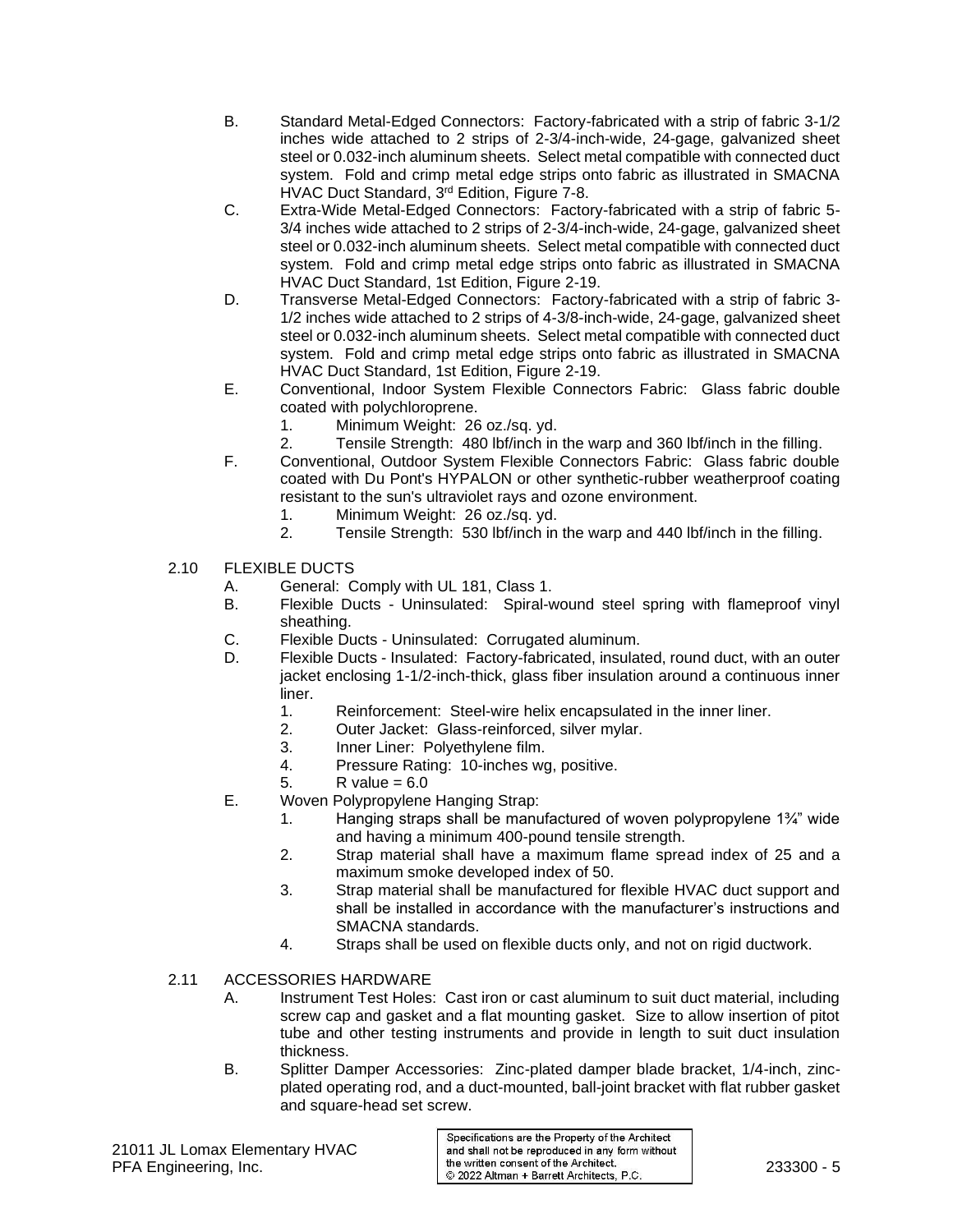- C. Flexible Duct Clamps: Stainless steel band with cadmium-plated hex screw to tighten band with a worm-gear action. Provide in sizes from 3 to 18 inches to suit duct size.
- D. Adhesives: High strength, quick setting, neoprene based, waterproof and resistant to gasoline and grease.
- 2.12 PRE-INSULATED, OUTDOOR DUCTWORK
	- A. Double-layered duct system constructed of rigid thermoset phenolic internal insulation layer factory bonded to PVDF coated exterior aluminum shell.
		- 1. Insulation Thermal Resistance: R-16 (Double-layer is acceptable.)
		- 2. Insulation Density: 3.0 pounds/cubic foot, minimum.
		- 3. Shell Color: Selected by Architect from manufacturer's optional finish chart. Color family will be green.
		- 4. Exterior Shell: 0.032" minimum thickness.
		- 5. Temperature Limits: -15°F to 185°F.
	- B. Internal insulation surface shall have similar friction characteristics as galvanized sheet metal.
	- C. System shall be designed for 3-inch water gage positive or negative static pressure.
	- D. Internal seams shall be welded or cohesively bonded. Individual duct pieces shall be flanged and bolted together with internal gasket material. Flanges shall be covered with additional shell material and stuffed with fiberglass insulation per Manufacturer's requirements to maintain protective, water-tight coating.

### PART 3 - EXECUTION

- 3.01 EXAMINATION
	- A. Examine areas and conditions for compliance with requirements for installation tolerances and other conditions affecting performance of duct accessories. Do not proceed with installation until unsatisfactory conditions are corrected.
- 3.02 INSTALLATION
	- A. Install duct accessories according to manufacturer's installation instructions and applicable portions of details of construction as shown in SMACNA standards.
	- B. Install volume control dampers in lined duct with methods to avoid damage to liner and to avoid erosion of duct liner.
	- C. Provide test holes at fan inlet and outlet and elsewhere as indicated.
	- D. Install fire and smoke dampers according to the manufacturer's UL-approved printed instructions.
	- E. Install fusible links in fire dampers.
	- F. Label access doors according to Division 23 Section "Mechanical Identification."

#### 3.03 ADJUSTING

- A. Adjust duct accessories for proper settings.<br>B. Adjust fire and smoke dampers for proper a
- Adjust fire and smoke dampers for proper action.
- C. Final positioning of manual dampers is specified in Division 23 Section "Testing, Adjusting, and Balancing."

## END OF SECTION 233300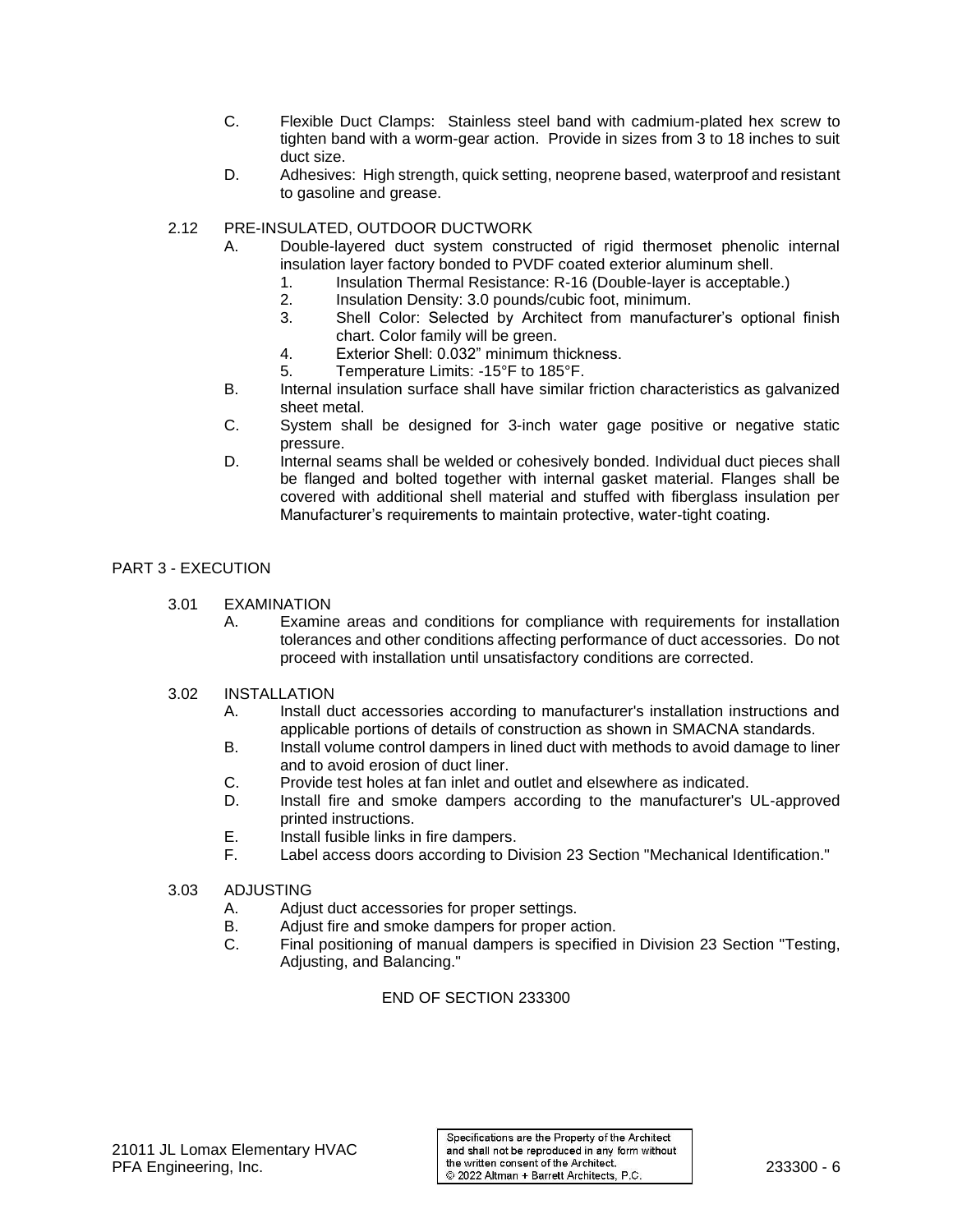## SECTION 233813

## RANGE HOOD SYSTEMS

### PART 1 - GENERAL

- 1.01 RELATED DOCUMENTS
	- A. Drawings and general provisions of the Contract apply to this Section.
- 1.02 SUMMARY
	- A. This Section includes kitchen range hoods.
	- B. Related Sections: The following sections contain requirements that relate to this Section:
		- 1. Division 23 sections for hangers and supports.
		- 2. Division 23 sections for metal ductwork.
		- 3. Division 26 sections for miscellaneous electrical sections.
- 1.03 SUBMITTALS
	- A. General: Submit each item in this Article according to the Conditions of the Contract.
	- B. Product data for each range hood, including the following:
		- 1. Unit Weight.
		- 2. Furnished Accessories.
		- 3. Installation and Startup Instructions.
	- C. Shop drawings detailing fabrication and installation of range hood, including plans, elevations, sections, component details, attachments, and other construction elements. Include the following:
		- 1. Dimensions.
		- 2. Weight loadings and distribution.
		- 3. Clearances for maintenance and operation.
		- 4. Size and location of field connections.
		- 5. Mounting details.
		- 6. Wiring diagrams.
	- D. Maintenance data for each hood system to include in the Operating and Maintenance Manual.
	- E. Certification letter from the manufacturer stating that the rangehood system has been through startup procedures and that it is functioning properly.
- 1.04 QUALITY ASSURANCE
	- A. Manufacturer Qualifications: Firm experienced in manufacturing range hood systems similar to those indicated for this Project and that have a record of successful in-service performance.
	- B. Installer Qualifications: Engage an experienced installer who has successfully installed similar range hoods.
	- C. U.L. Listing: Hood shall bear the U.L. Listed nameplate in accordance with U.L. 710.
	- D. NFPA Compliance: Hood shall be constructed in accordance with NFPA Standard 96 requirements and 120-3-3 modifications to NFPA-96.
	- E. NSF Compliance: Hood shall bear the National Sanitation Foundation seal of approval.
	- F. Fire suppression installer shall have a pre-engineered kitchen fire suppression system license.

## 1.05 DELIVERY, STORAGE AND HANDLING

A. Packing and Shipping: Protect hood system and components from damage by factory packing.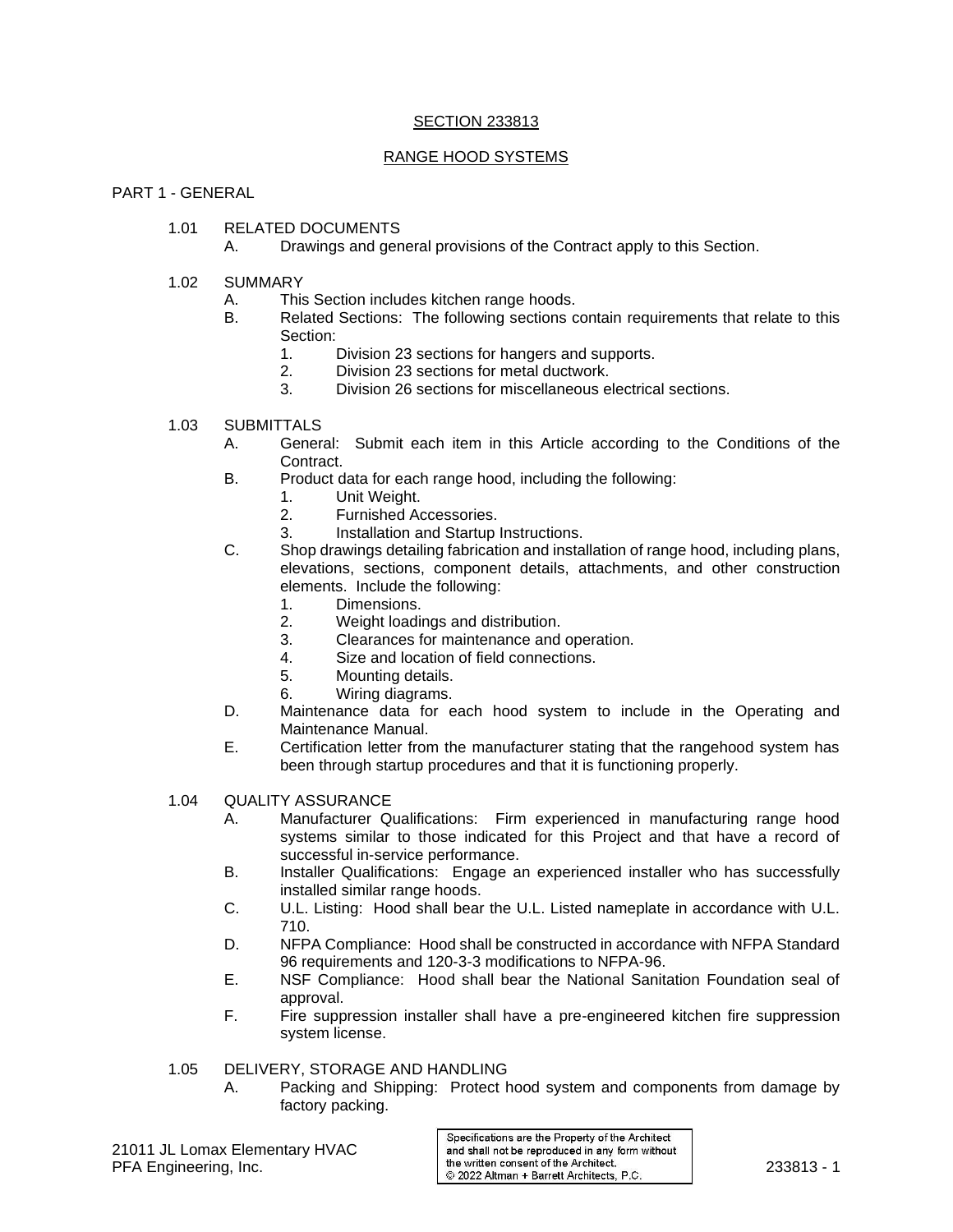- B. Acceptance on Site: Reject any damaged hood system upon arrival.
- C. Storage and Protection: Store hood system and components to prevent damage, and protect from weather, dirt, fumes, water, and construction debris. Store indoors where possible.
- D. Handling: Handle hood systems and components according to manufacturer's instructions.
- 1.06 WARRANTY
	- A. Written manufacturer's warranty covering parts and labor for product failures within 12 months of installation.

### PART 2 - PRODUCTS

- 2.01 MANUFACTURERS
	- A. Manufacturers: Subject to compliance with requirements, provide products by the following manufacturers:
		- 1. Commercial Range Hood Systems:
			- a. Captive Aire
			- b. Gaylord
			- c. Grease Master
			- d. Greenheck/Accurex
- 2.02 HOOD ACCESSORIES
	- A. The existing hood shall remain. Provide the following accessories as specified:
		- 1. External Supply Plenum: All Type 304 stainless steel construction (18 gauge min.) No. 3 finish interior and exterior where exposed to view.
		- 2. Provide, from the hood manufacturer, Type 304 stainless steel, 18-gauge No. 3 finish enclosure panels between top of hood system assembly and finished ceiling.
		- 3. Grease gutters shall be furnished and pitched to drain to a removable metal container with capacity not exceeding one gallon.
		- 4. Fan and light controls shall be remote wall mounted as indicated on the drawings. Provide separate switching for airflow and lights.
		- 5. Complete drawings of the system installation including the hood(s), exhaust duct(s), and appliances, along with the interface of the fire extinguishing system detectors, piping, nozzles, fuel shut-off devices, agent storage container(s), and manual actuation device(s) shall be submitted to the authority having jurisdiction.
		- 6. Temperature sensor and fan delay relay shall be installed in exhaust duct collar of hood to turn on exhaust fan when setpoint is reached. Sensor shall be rated for 120 volts. Control panel for the temperature interlock shall be pre-insulated on the hood and wired to the sensor.
		- 7. The variable speed prewired remote control center shall include, but not be limited to, an integral master disconnect switch with fuse blocks for main power connection, and distribution terminal control strip for control wiring connection. All electrical components shall be UL Listed or classified where applicable and wired in compliance with the National Electrical Code. Wiring shall be complete, requiring only one-point field connection to power controls and lights.
- 2.03 FAN COMPENENTS
	- A. Provide separate exhaust and supply fan components of size and capacity as indicated on the plans. The assemblies shall include the following:

Specifications are the Property of the Architect and shall not be reproduced in any form without PFA Engineering, Inc. The Written consent of the Architect.<br>
233813 - 2<br>
233813 - 2<br>
233813 - 2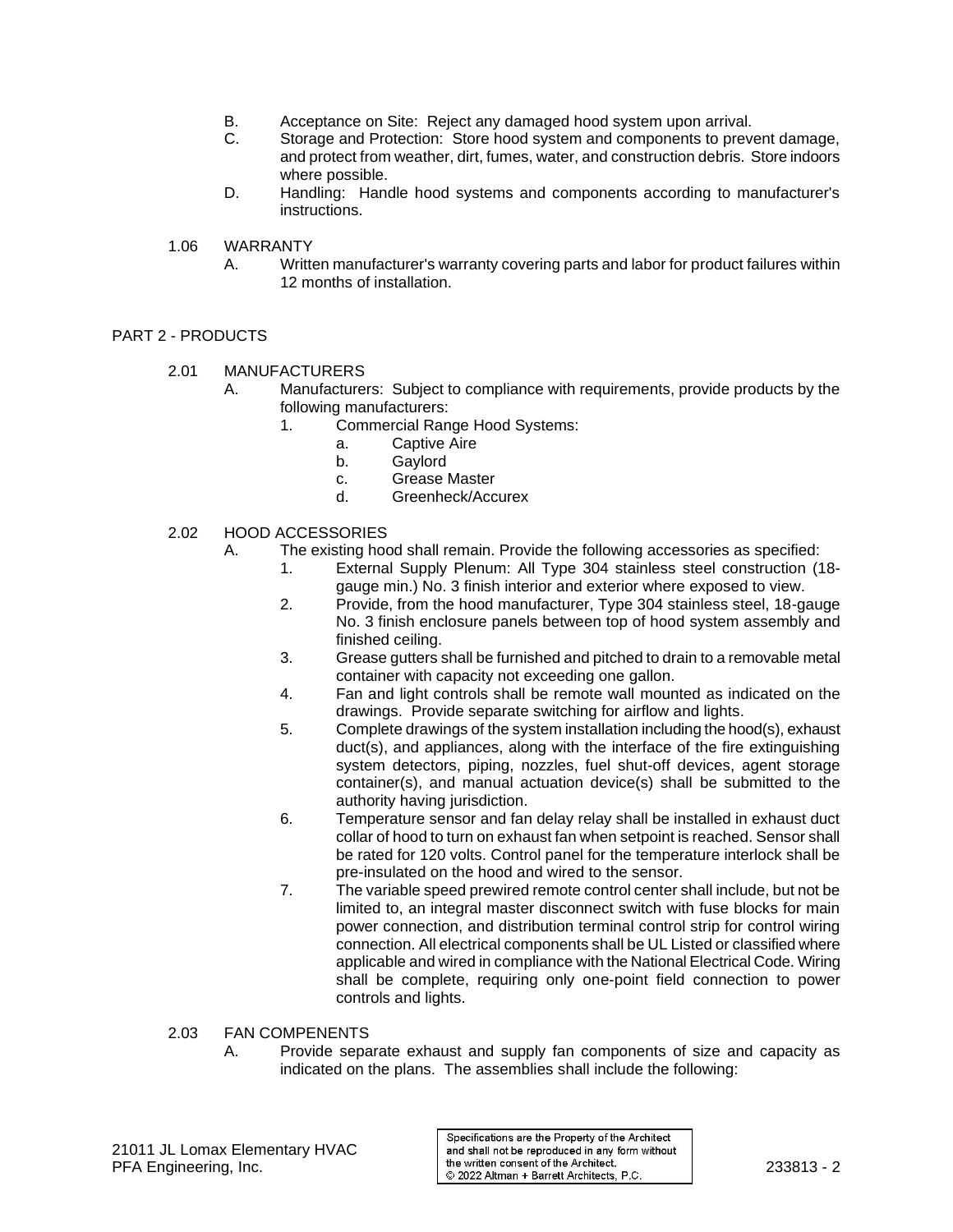- 1. Hinged up-blast exhaust fan shall be constructed of aluminum and shall conform to AMCA, U.L. 762 Listed for use with restaurant exhaust applications. Fan shall have grease drain container with tight fitting lid.
- 2. Supply air fan package shall be constructed of weatherproof baked enamel finished 16-gauge galvanized steel. Supply fan shall be forward curved centrifugal type with adjustable belt drive and mounted on vibration isolators. Fan wheel shall be constructed of galvanized steel and fan bearings shall be sized for an average life of 200,000 hours. The inlet shall contain a bird screen and 1-inch washable U.L. Listed aluminum filters sized for 500 fpm max. face velocity. Provide motorized 2-position multishutter outside air damper. Filters shall be easily removable. Shop drawings submittal shall include fan curves. Access panels shall be side access. (Top access is not acceptable.)
- 3. Factory wiring shall be provided in conduit conforming to NFPA Standard 70 and designed to withstand effects of heat, vapor and grease on the equipment. Wiring shall include control wiring to conduit to the opening in top of canopy, connecting wiring and conduit from master electric control panel to supply and exhaust fans.
- 4. The installer shall certify to the authority having jurisdiction that the installation is in complete agreement with the terms of the listing and the manufacturer's instructions and/or approved design.
- 5. Contractor shall submit a layout of the hood, fan package and connecting ductwork. Structural steel and ceiling height locations will be indicated on drawings.
- 6. Hood, grease extractors and ducts shall have a clearance of at least 18 inches to combustible material. See NFPA 96 Appendix for protection required to reduce the clearance to combustibles. See other sections of this specification for grease duct wrap specifications.

## PART 3 - EXECUTION

3.01 INSTALLATION AND CERTIFICATION:

## A. Installation:

- 1. Installation shall be in strict accordance with the manufacturer's printed Installation Instructions.
- 2. All wiring and conduit associated with the control of rangehood system fans and devices shall be provided under this Division. This includes wiring between the remote-control panel at the fan package, the switch panel in the kitchen space, and the temperature interlock control panel.
- 3. Installation of system shall be made only by persons properly trained and qualified to install the specific system being provided. System shall be installed, inspected, and tested by manufacturer's Authorized Representative. Training shall be by the manufacturer of the equipment being installed.
- 4. The installer shall submit a Letter of Certification to the State Fire Marshal (with copy to the Architect) that the installation is in complete agreement with the terms of the listing and the manufacturer's instructions and/or approved design.

## END OF SECTION 233813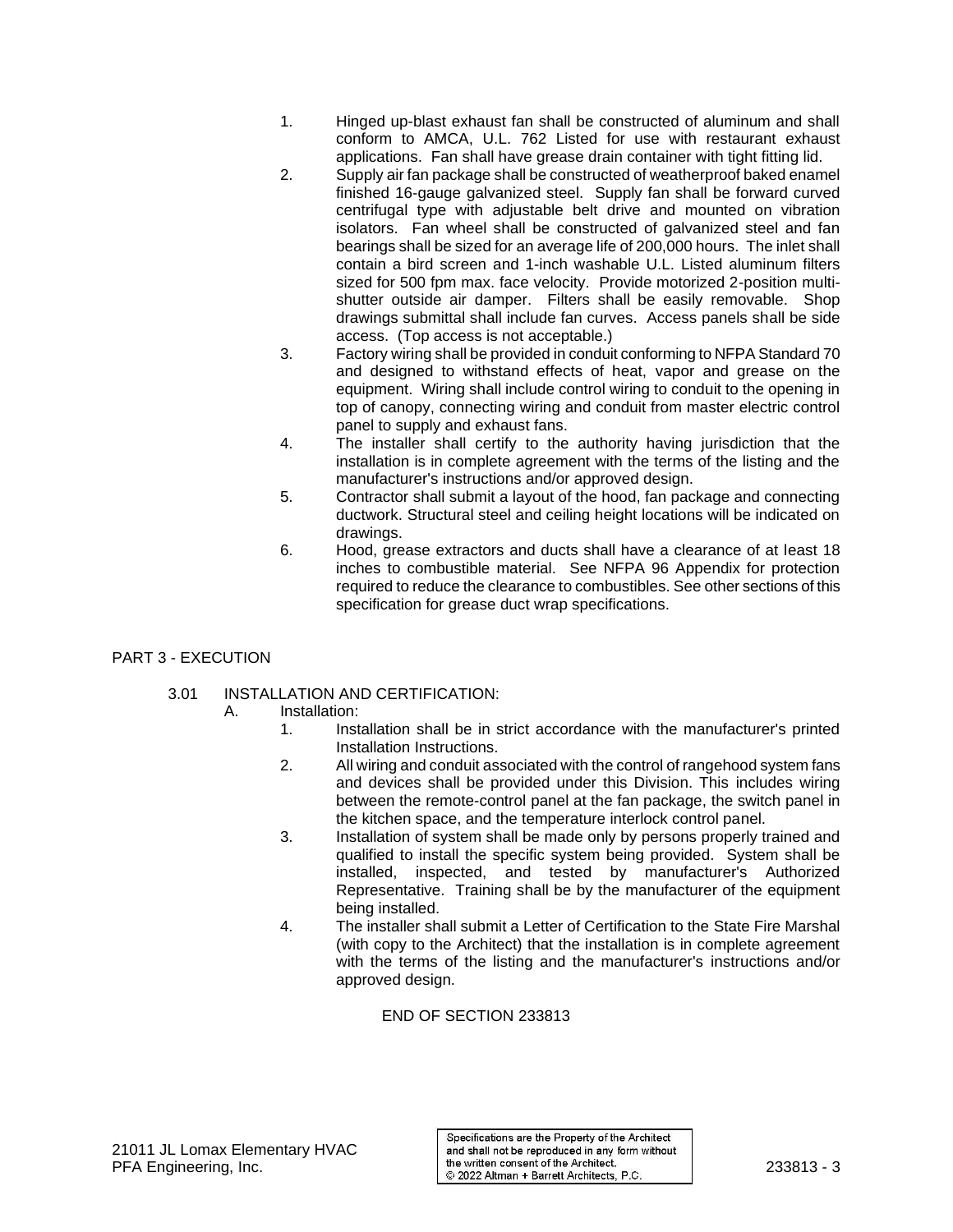## THIS PAGE INTENTIONALLY BLANK

21011 JL Lomax Elementary HVAC PFA Engineering, Inc. 233813 - 4 and the written consent of the Architect.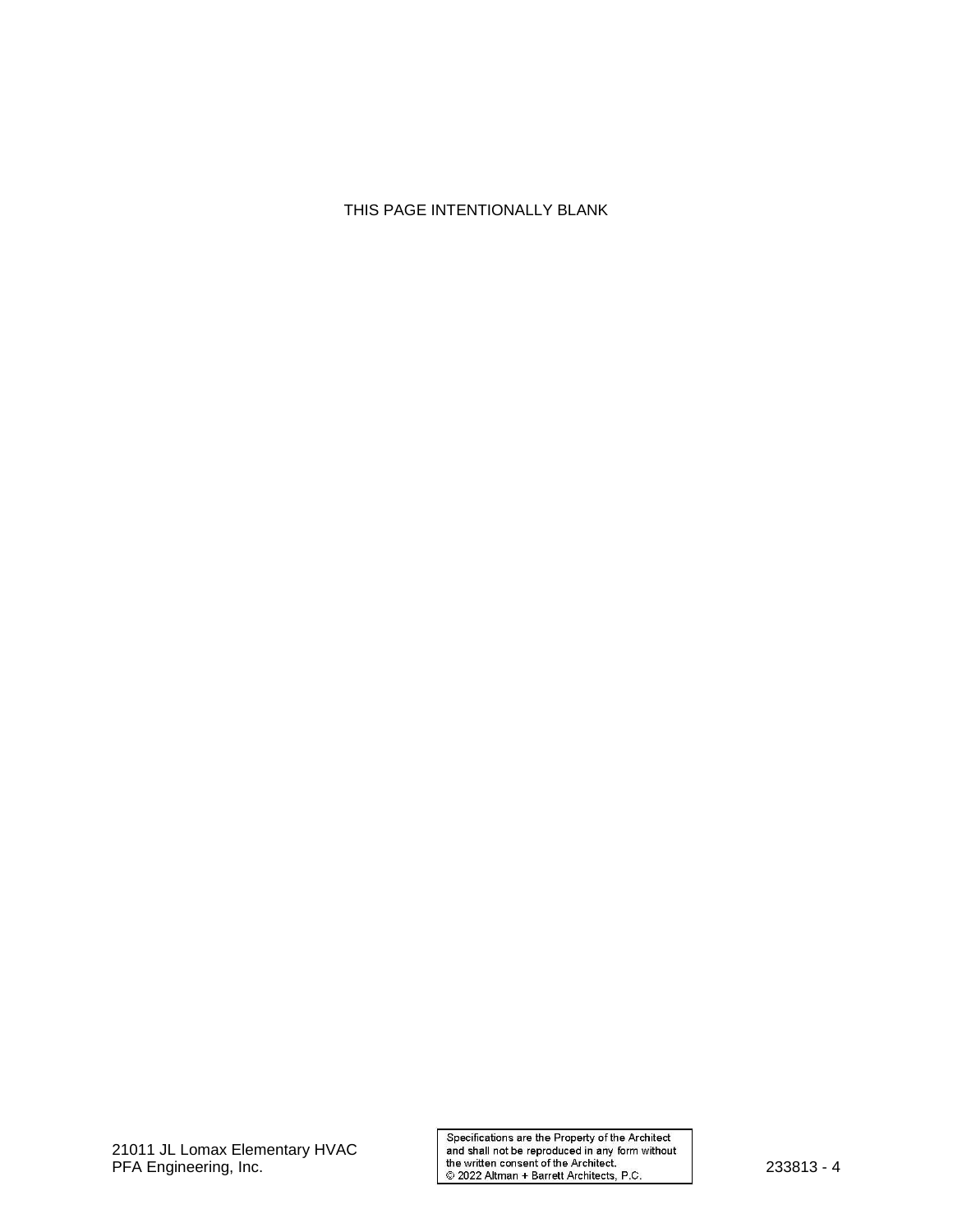### SECTION 237432

#### PACKAGED DEDICATED OUTSIDE AIR UNITS

#### PART 1 - GENERAL

- 1.01 RELATED DOCUMENTS
	- A. Drawings and general provisions of the Contract apply to this Section.
- 1.02 SUMMARY
	- A. This Section includes dehumidification units used for swimming pool room dehumidification and packaged makeup air units.
	- B. Related Sections include the following:
		- 1. Division 23 Section "Mechanical Vibration Controls and Seismic Restraints" for manufactured isolation bases.
		- 2. Division 23 Section "Control Systems Equipment" for temperature-control devices, and control wiring and control devices connected to packaged makeup air units.
- 1.03 SUBMITTALS
	- A. Product Data: Include manufacturer's technical data for each model indicated, including rated capacities of selected model clearly indicated; dimensions; required clearances; shipping, installed, and operating weights; furnished specialties; accessories; and installation and startup instructions.
	- B. Shop Drawings: Detail equipment assemblies and indicate dimensions, weights, loadings, required clearances, method of field assembly, components, and location and size of each field connection. Detail mounting, securing, and flashing of roof curb to roof structure. Indicate coordinating requirements with roof membrane system.
		- 1. Wiring Diagrams: Detail wiring for power, signal, and control systems and differentiate between manufacturer-installed and field-installed wiring.
	- C. Commissioning Reports: Indicate results of startup and testing commissioning requirements. Submit copies of checklists.
	- D. Maintenance Data: For equipment to include in the operations and maintenance manuals.
	- E. Warranties: Special warranties specified in this Section.
- 1.04 QUALITY ASSURANCE
	- A. Fabricate and label refrigeration system to comply with ASHRAE 15, "Safety Code for Mechanical Refrigeration."
	- B. Listing and Labeling: Provide electrically operated components specified in this Section that are listed and labeled.
		- 1. The Terms "Listed" and "Labeled": As defined in the National Electrical Code, Article 100.
	- C. Comply with NFPA 70.

## 1.05 DELIVERY, STORAGE, AND HANDLING

- A. Deliver units as factory-assembled units with protective crating and covering.
- B. Coordinate delivery of units in sufficient time to allow movement into building.
- C. Handle units to comply with manufacturer's written rigging and installation instructions for unloading and moving to final location.
- 1.06 COORDINATION
	- A. Coordinate installation of pads and equipment supports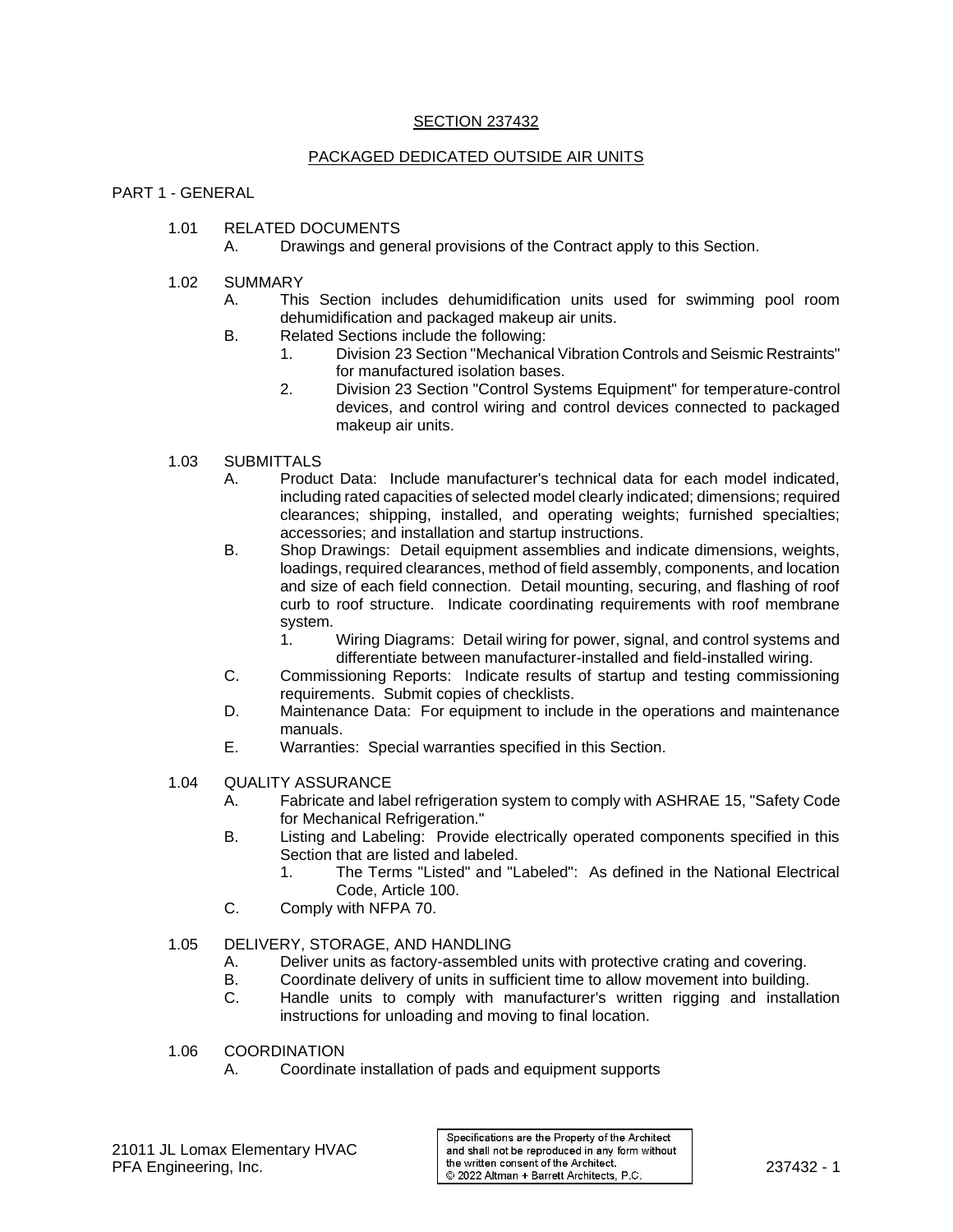## 1.07 WARRANTY

- A. General Warranty: The special warranty specified in this Article shall not deprive the Owner of other rights the Owner may have under other provisions of the Contract Documents and shall be in addition to, and run concurrent with, other warranties made by the Contractor under requirements of the Contract Documents.
- B. Special Warranty: A written warranty, executed by the manufacturer and signed by the Contractor, agreeing to replace components that fail in materials or workmanship, within the specified warranty period, provided manufacturer's written instructions for installation, operation, and maintenance have been followed.
	- 1. Warranty Period, Compressors: Manufacturer's standard, but not less than 5 years after date of Material Completion.
- 1.08 EXTRA MATERIALS
	- A. Furnish extra materials described below that match products installed, are packaged with protective covering for storage, and are identified with labels describing contents.
		- 1. Filters: Three (3) sets of filters for each unit.

## PART 2 - PRODUCTS

- 2.01 MANUFACTURERS
	- A. Manufacturers: Subject to compliance with requirements, provide products by one of the following:
		- 1. Dedicated Outside Air Units:
			- a. Greenheck (Owner preferred)
			- b. Trane Co. (The)
			- c. Valent

## 2.02 PACKAGED DEDICATED OUTSIDE AIR UNITS

- A. Unit Description:
	- 1. Unit shall be a packaged rooftop unit specifically designed for 100% outdoor applications. Unit shall be completely factory-assembled, tested, internally wired, fully charged, and shipped in one piece. Unit(s) shall consist of insulated weather-tight casing with outdoor intake hood, compressors, aircooled condenser coils, condenser fans, evaporator coils, supply fan, motors and drives, unit controls, condenser reheat coil, gas-fired heat and filters.
	- 2. Unit shall be single piece construction as manufactured at the factory. Packaged units shall be constructed for installation on a roof curb.
	- 3. Unit shall be factory run tested to include the operation of all fans, compressors, heat exchangers, safeties, limits, and control sequences.
- B. Unit Casing:
	- 1. Cabinet: Outer casing shall be 18-gauge minimum A60 galvanneal steel painted with baked industrial enamel finish. Internal casing shall be 24 gauge minimum G90 galvanized steel except for motor supports, which shall be 14-gauge minimum G90 galvanized steel. Panels shall be insulated with 2" thick fiberglass insulation or 2" spray foam insulation.
	- 2. Access panels/doors: Unit shall be equipped with insulated, hinged doors or removable access panels to provide easy access to all major components. Doors and access panels shall be fabricated of 18 gauge minimum painted galvannealed steel.
	- 3. Control Panel: the unit control panel section shall be laid out to provide separation high and low voltage components per UL requirements. The control panels shall also be fully gasketed, hinged and provided with quick release latch and door for easy access.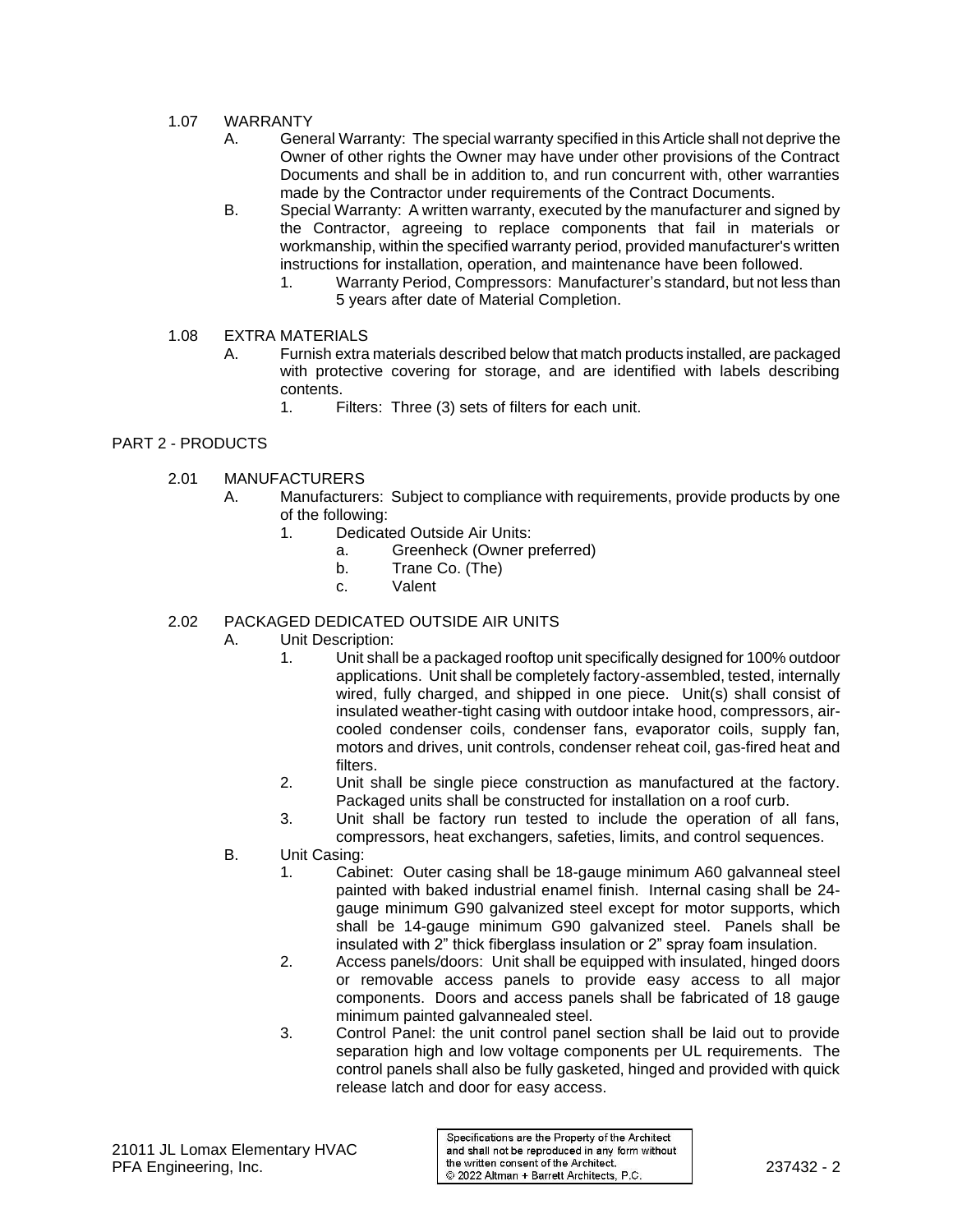- C. Electrical:
	- 1. Provide a factory-installed non-fused disconnect switch which satisfies NEC requirements for a service disconnect switch. Disconnect handle shall be accessible through the control box door such that high voltage power must be off before door can be opened.
	- 2. Provide a factory installed 115V convenience outlet capable of ground fault protection.
- D. Air Filters: Filters shall mount integral within unit casing and be accessible through hinged access panels. Filters shall be 2-inch thick pleated media throwaway filter, MERV-8 efficiency.
- E. Fans Supply: Supply fan blower assembly shall consist of an electric motor and direct-drive fan. Assembly shall be mounted on heavy gauge galvanized steel rails mounted on 1.125" thick neoprene vibration isolators. Blower motor shall be capable of continuous speed modulation and controlled by a VFD.
- F. Electric Heat: Manufacturer's standard construction, factory wired for single-point wiring connection with over-current and over-heat protection devices.
- G. Evaporator Coil Section:
	- 1. Provide two individual evaporator coils with heavy duty aluminum fins mechanically bonded to copper tubes and mounted to a single coil and support. Evaporator coils shall be independently circuited to optimize cooling and drying capacity at full and part load conditions. Coils shall also utilize internally enhanced tubing for maximum efficiency.
	- 2. Provide a thermostatic expansion valve (TXV) for each refrigerant circuit. Factory pressure and leak test call at 390 psig.
	- 3. Provide drain pan pitched in two planes that is fully drainable. Drain pan shall be double-wall foamed in place assembly constructed of stainless steel. Evaporator coils to be mounted above drain pan to allow the drain pan to be fully inspected and cleaned.
- H. Condenser Reheat Coil Section:
	- 1. Provide reheat coil for recovered hot refrigerant gas with heavy duty aluminum fins mechanically bonded to copper tubes. Factory pressurize and leak test to 390 psig.
	- 2. Provide integral subcooling circuit to prevent premature refrigerant flashing and to ensure maximum operating efficiency.
	- 3. Reheat coil system to provide modulating reheat capacity between the reheat coil and matching outdoor condenser coil as required per the supply air temperature setpoint via the unit micro processor.
	- 4. Reheat coil to be factory installed in unit with adequate spacing away from upstream evaporator coils to prevent entrained moisture from reentering the reheated supply air.
- I. Condenser Section:
	- 1. Provide heavy duty aluminum fins mechanically bonded to copper tubes. Factory pressurize and leak test to 390 psig.
	- 2. Provide sub-cooling circuit(s) integral with condenser coils to maximize operating efficiency and prevent premature refrigerant flashing.
	- 3. Provide direct drive fans with steel blades and three phase motors. Fans shall be statistically and dynamically balanced. Motors shall be permanently lubricated with built in current and thermal overload protection and have weather tight slingers over motor bearings.
	- 4. Provide factory-installed louvered seal coil guards around perimeter of condensing section to protect the condenser coils, refrigerant piping and control components. Louvered panels shall be fabricated from minimum 20-gauge galvanized steel and be rigid enough to provide permanent protection for shipping and pre/post-installation.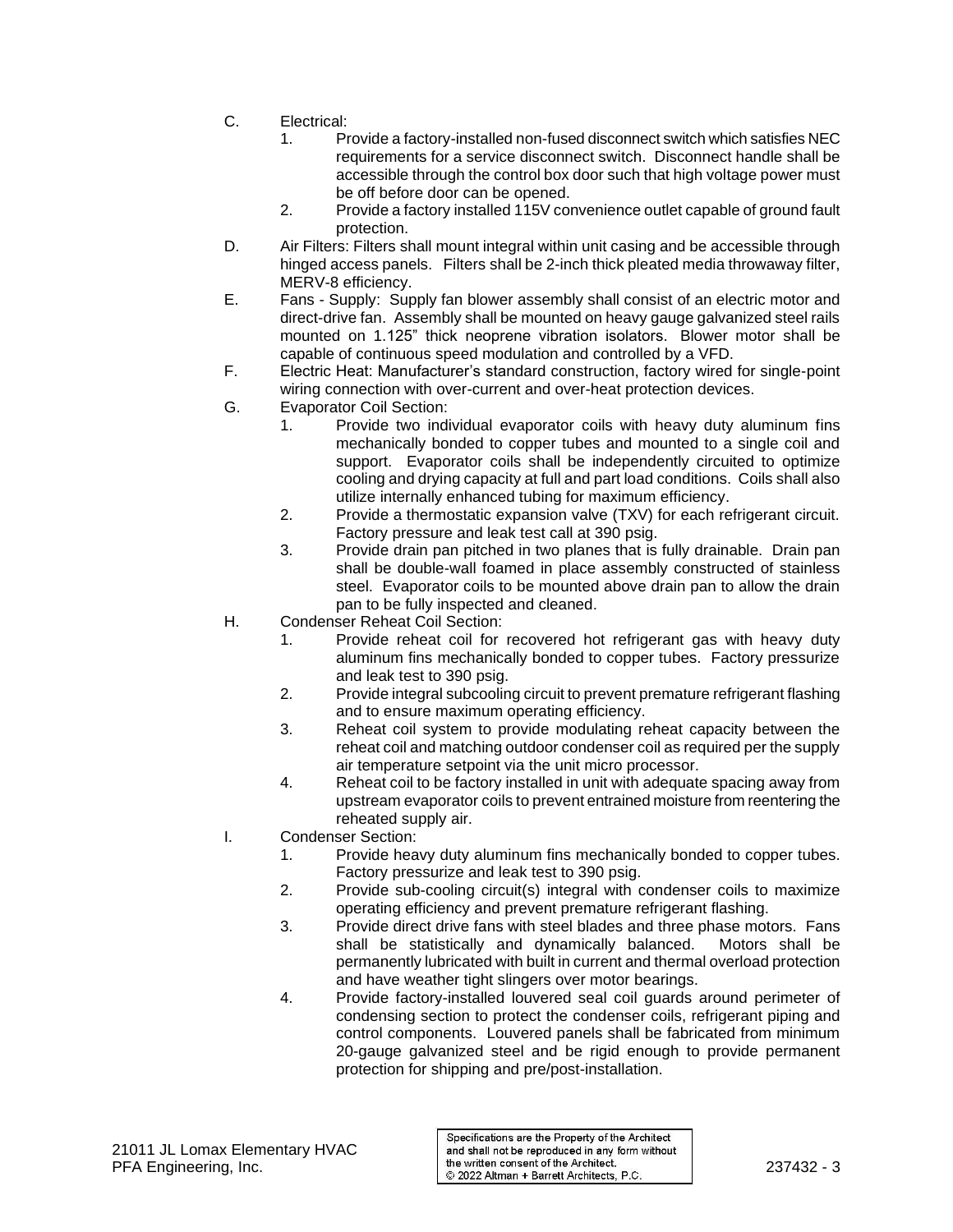- J. Refrigeration system:
	- 1. Compressor: Hermetic inverter scroll compressor with isolated mounting and electric crankcase heater.
	- 2. Provide thermostatic temperature motor winding control for protection against excessive temperature caused by over/under-voltage operation or loss of charge. Provide high-and-low pressure cutouts.
	- 3. Provide integral coil frost protection based on refrigerant circuit suction temperature.
- K. Outdoor Air Section:
	- 1. Provide 100% outdoor air via a fully integrated factory installed 100% modulating outdoor air damper. Damper operation shall be through microprocessor-based controls and shall remain open at 100% when the building is occupied for required ventilation.
	- 2. Provide spring return motor for outside air damper closure during unit shutdown or power interruption.
	- 3. Outdoor air inlet hood to be factory installed with bird screen.
- L. Dampers:
	- 1. Provide low leakage dampers.
	- 2. Outside air damper shall be parallel blades. A modulating damper actuator shall be factory installed and controlled via the unit microprocessor.
- M. DDC Microprocessor Controls: The unit shall be controlled by a factory-installed microprocessor programmable controller (DDC) capable of controlling the unit as a stand-alone system and capable of interface with the owner's facility management system through a factory provided BACNet interface. The unit controller shall incorporate an integral LCD screen providing text readouts of status and have a built-in keypad to permit access of read-out screens without the use of ancillary equipment, devices, or software

## PART 3 - EXECUTION

- 3.01 PREPARATION
	- A. Provide all labor, refrigerant, and material required for a complete installation. Work to be performed shall be in accord with local codes, regulations, and OSHA standards.

## 3.02 DELIVERY, STORAGE AND HANDLING

- A. Provide a suitable space for the equipment with proper access and entries. Store in a clean, dry place and protect from the outdoor environment. Handle with care to avoid damage.
- 3.03 INSTALLATION
	- A. Install unit per plans and manufacturer's installation recommendations.

## 3.04 FIELD QUALITY CONTROL

- A. Clean, check and perform all preliminary start-up procedures before final operation of the unit, per manufacturer's recommendations.
- B. Provide complete operation/maintenance manuals (in English) and include the following minimum lists: parts list, electrical and control drawings, and refrigeration piping drawings. Manufacturer's representative shall instruct owners/operators of the unit regarding its functions and sequence of operation.

## 3.05 DEMONSTRATION

A. Engage a factory-authorized service representative to train Owner's maintenance personnel as specified below: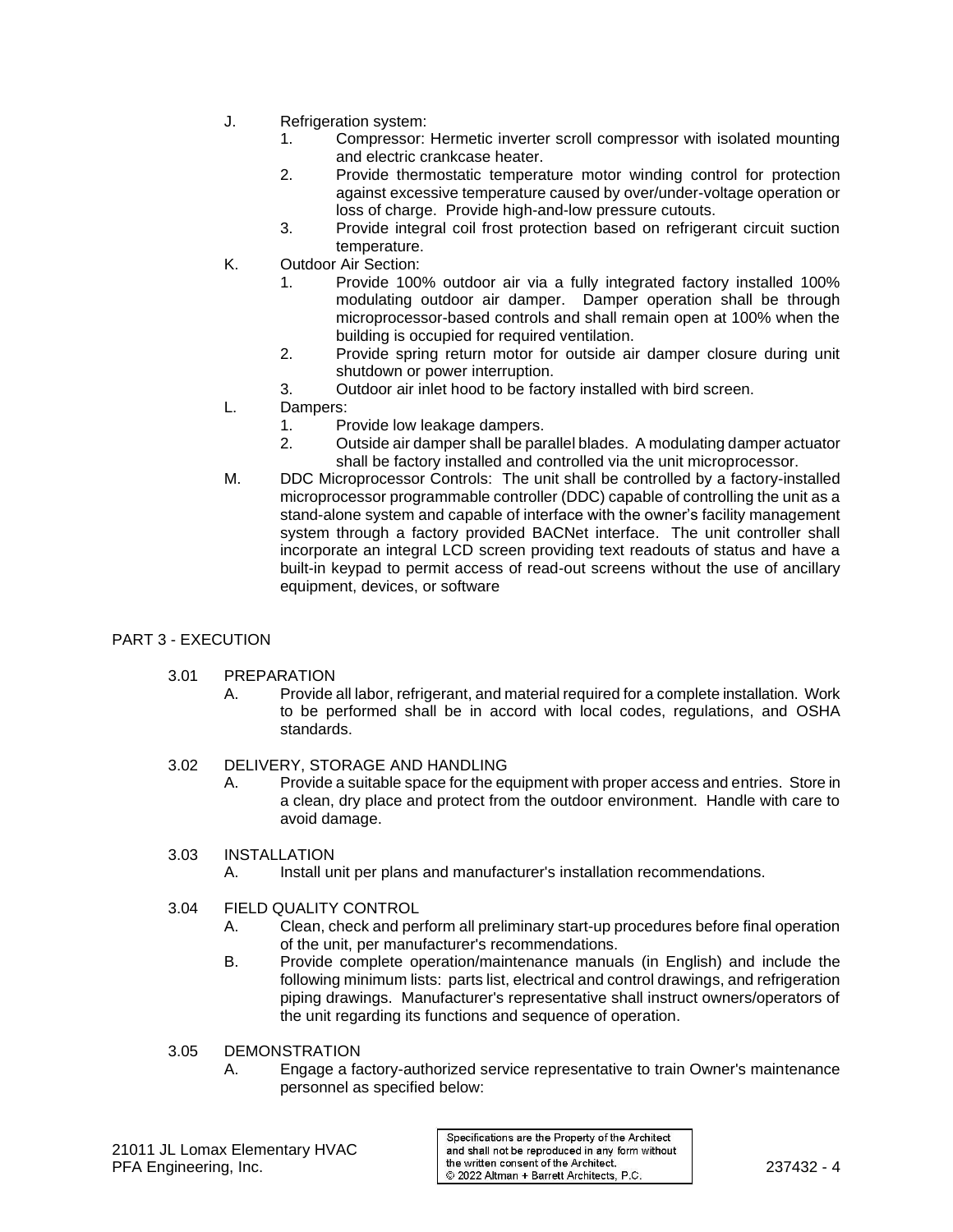- 1. Train Owner's maintenance personnel on procedures and schedules related to startup and shutdown, troubleshooting, servicing, and preventative maintenance.
- 2. Review data in the maintenance manuals.
- 3. Schedule training with Owner, through the Design Professional, with at least 7 day's advance notice.

END OF SECTION 237432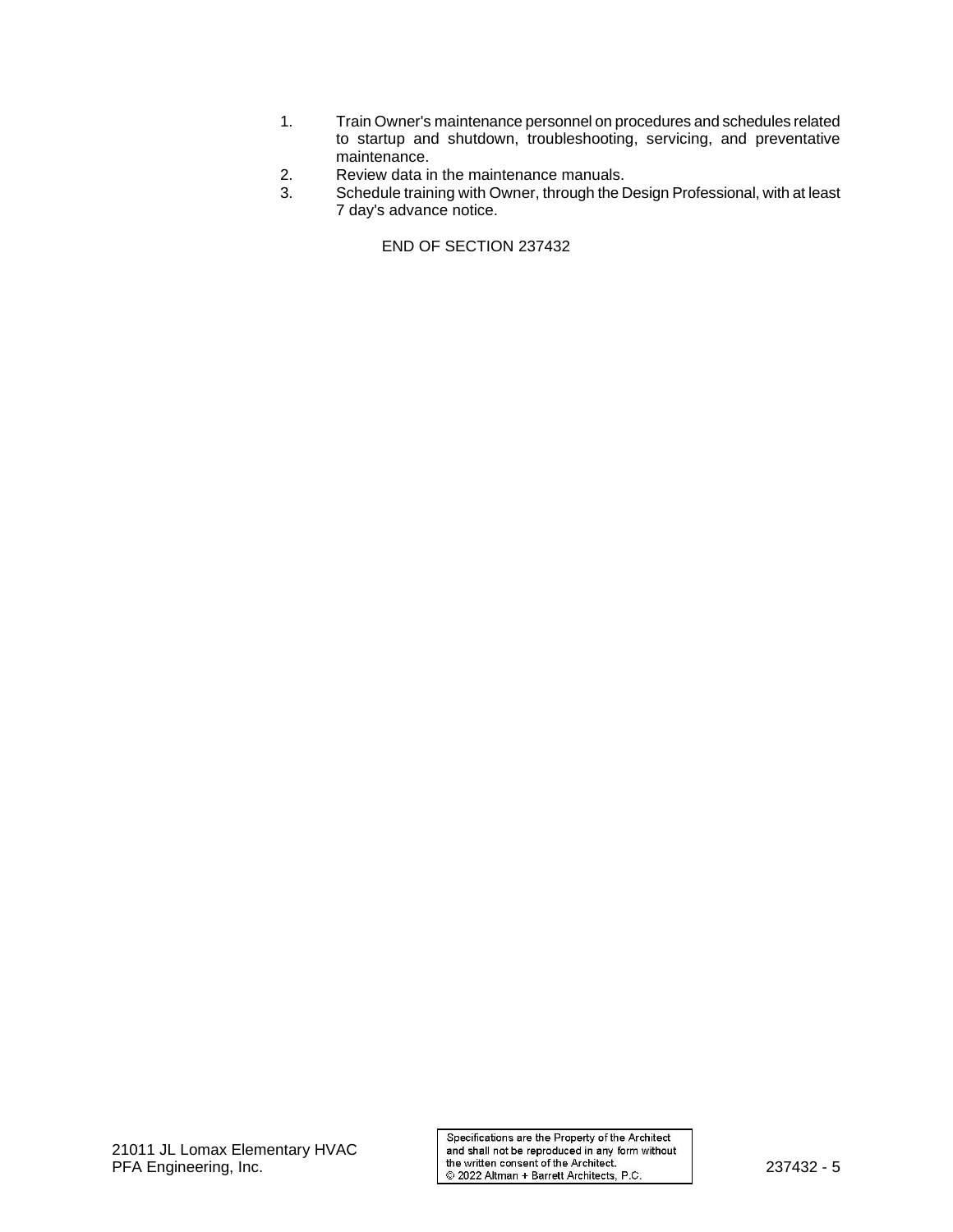## THIS PAGE INTENTIONALLY BLANK

21011 JL Lomax Elementary HVAC PFA Engineering, Inc. 237432 - 6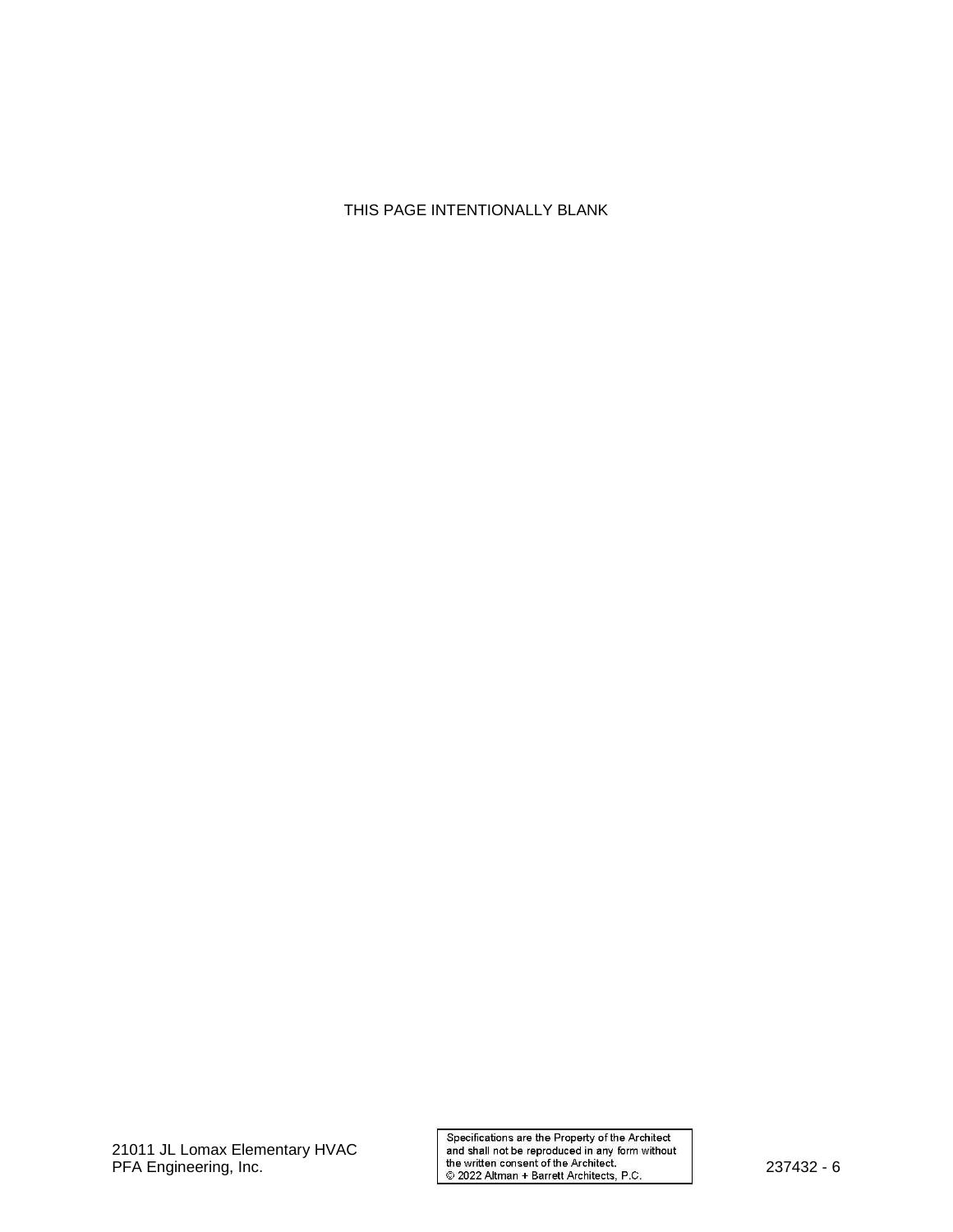### SECTION 238126

#### SPLIT SYSTEM HEAT PUMPS AND AIR CONDITIONERS

#### PART 1 - GENERAL

- 1.01 RELATED DOCUMENTS
	- A. Drawings and general provisions of the Contract apply to this Section.
- 1.02 SUMMARY
	- A. This Section includes split system heat pump units and related components.

#### 1.03 SUBMITTALS

- A. Product Data: Include manufacturer's technical data for each model indicated, including rated capacities of selected model clearly indicated; dimensions; required clearances; shipping, installed, and operating weights; furnished specialties; accessories; and installation and startup instructions.
- B. Shop Drawings: Detail equipment assemblies and indicate dimensions, weights, loadings, required clearances, method of field assembly, components, and location and size of each field connection.
	- 1. Wiring Diagrams: Detail wiring for power, signal, and control systems and differentiate between manufacturer-installed and field-installed wiring.
	- 2. Refrigerant piping schematics showing sizes and accessories.
- C. Commissioning Reports: Indicate results of startup and testing commissioning requirements. Submit copies of checklists.
- D. Maintenance Data: For equipment to include in the maintenance manuals.
- E. Warranties: Special warranties specified in this Section.
- 1.04 QUALITY ASSURANCE
	- A. Fabricate and label refrigeration system to comply with ASHRAE 15, "Safety Code for Mechanical Refrigeration."
	- B. Energy Efficiency Ratio: Equal to or greater than prescribed by ASHRAE 90.1, "Energy Efficient Design of New Buildings except Low-Rise Residential Buildings."
	- C. Coefficient of Performance: Equal to or greater than prescribed by ASHRAE 90.1, "Energy Efficient Design of New Buildings except Low-Rise Residential Buildings."
	- D. Listing and Labeling: Provide electrically operated components specified in this Section that are listed and labeled.
		- 1. The Terms "Listed" and "Labeled": As defined in the National Electrical Code, Article 100.
	- E. Comply with NFPA 70.

## 1.05 DELIVERY, STORAGE, AND HANDLING

- A. Deliver indoor and outdoor units as factory-assembled units with protective crating and covering.
- B. Coordinate delivery of units in sufficient time to allow movement into building.
- C. Handle units to comply with manufacturer's written rigging and installation instructions for unloading and moving to final location.
- 1.06 COORDINATION
	- A. Coordinate installation of concrete pads and equipment supports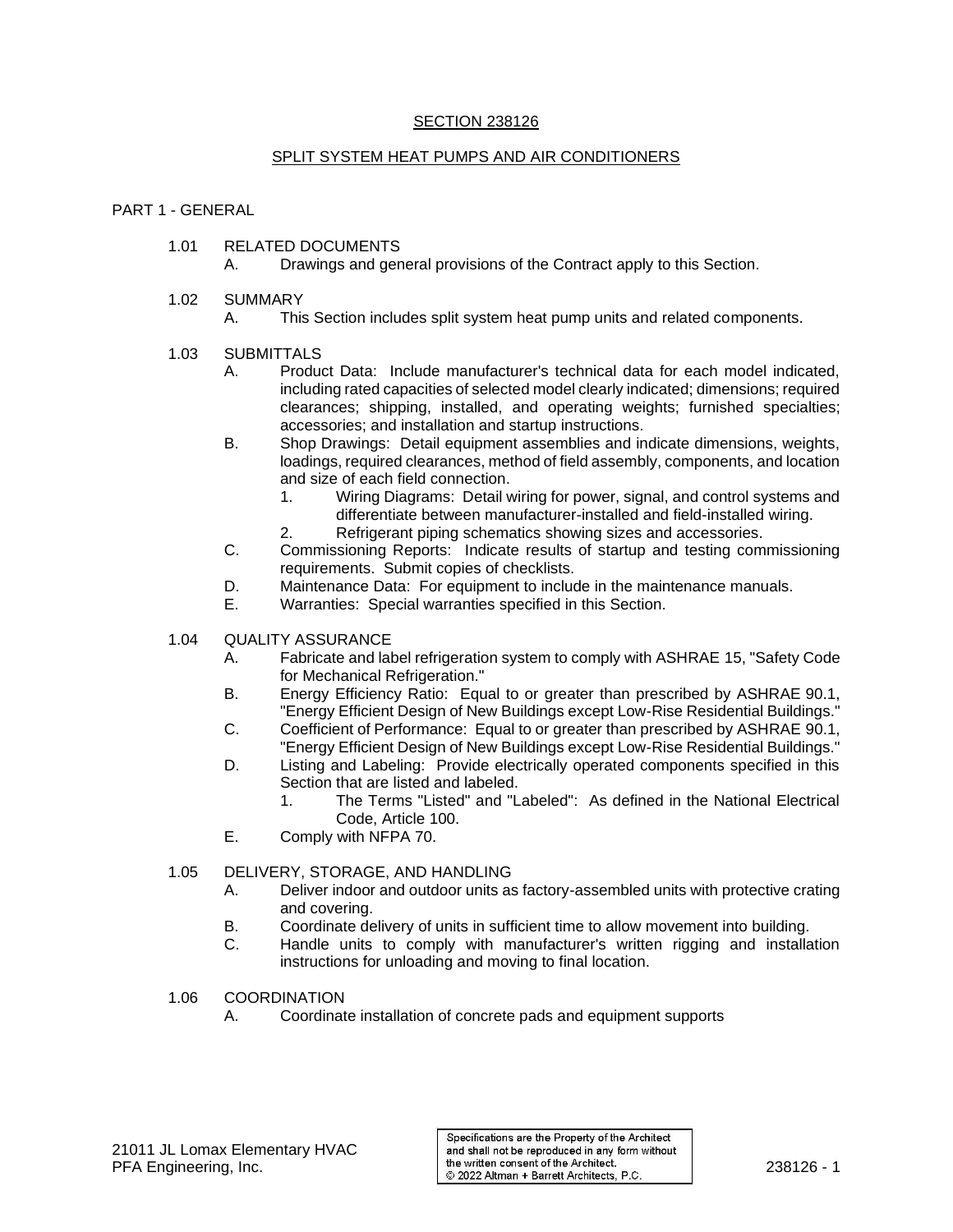## 1.07 WARRANTY

- A. General Warranty: The special warranty specified in this Article shall not deprive the Owner of other rights the Owner may have under other provisions of the Contract Documents and shall be in addition to, and run concurrent with, other warranties made by the Contractor under requirements of the Contract Documents.
- B. Special Warranty: A written warranty, executed by the manufacturer and signed by the Contractor, agreeing to replace components that fail in materials or workmanship, within the specified warranty period, provided manufacturer's written instructions for installation, operation, and maintenance have been followed.
	- 1. Warranty Period, Compressors: Manufacturer's standard, but not less than 5 years after date of Material Completion.
- 1.08 EXTRA MATERIALS
	- A. Furnish extra materials described below that match products installed, are packaged with protective covering for storage, and are identified with labels describing contents.
		- 1. Filters: Three sets of filters for each unit.

## PART 2 - PRODUCTS

- 2.01 MANUFACTURERS
	- A. Manufacturers: Subject to compliance with requirements, provide products by one of the following:
		- 1. Ducted Split Systems:
			- a. Carrier Corp.; Carrier Air Conditioning Div. (Owner preferred)
			- b. Lennox Industries Inc.
			- c. Daikin.
			- d. Trane Company (The); North American Commercial Group.
		- 2. Ductless Split Systems:
			- a. Carrier Corp. (Owner preferred)
			- b. Daikin
			- c. Mitsubishi
			- d. Samsung
			- e. Trane

## 2.02 DUCTED SPLIT SYSTEM HEAT PUMP AND AIR CONDITIONERS

- A. Unit shall be of size, type and capacity as indicated on the Drawings.
- B. Outdoor units shall be constructed of heavy gauge galvanized steel cabinet with weather resistant baked enamel finish. The unit shall contain hermetic compressor with high-and-low pressure protection, crankcase heater and compressor overload protection. Refrigerant circuit shall include vapor and liquid line back-seating type service valves with gauge ports, filter and factory furnished holding charge of R-410a. Compressors shall have a 5-year warranty. The outdoor coils shall be allaluminum, fully brazed with flat micro-channel tubes. The outdoor coil shall have expansion valve refrigerant control during heating operation, and automatic temperature/pressure actuated defrost control system. Condenser fans shall be direct drive, vertical discharge type. Controls shall be factory wired and readily accessible. Compressors shall2.4 have 24-volt control transformer and magnetic contactor.
	- 1. When the unit listed in the Equipment Schedule or the unit that is the "Basis of Design" has multiple compressors, "equal" equipment with a single unloading compressor will not be acceptable.
	- 2. Tandem compressors (two compressors driven by a single motor) will not be acceptable.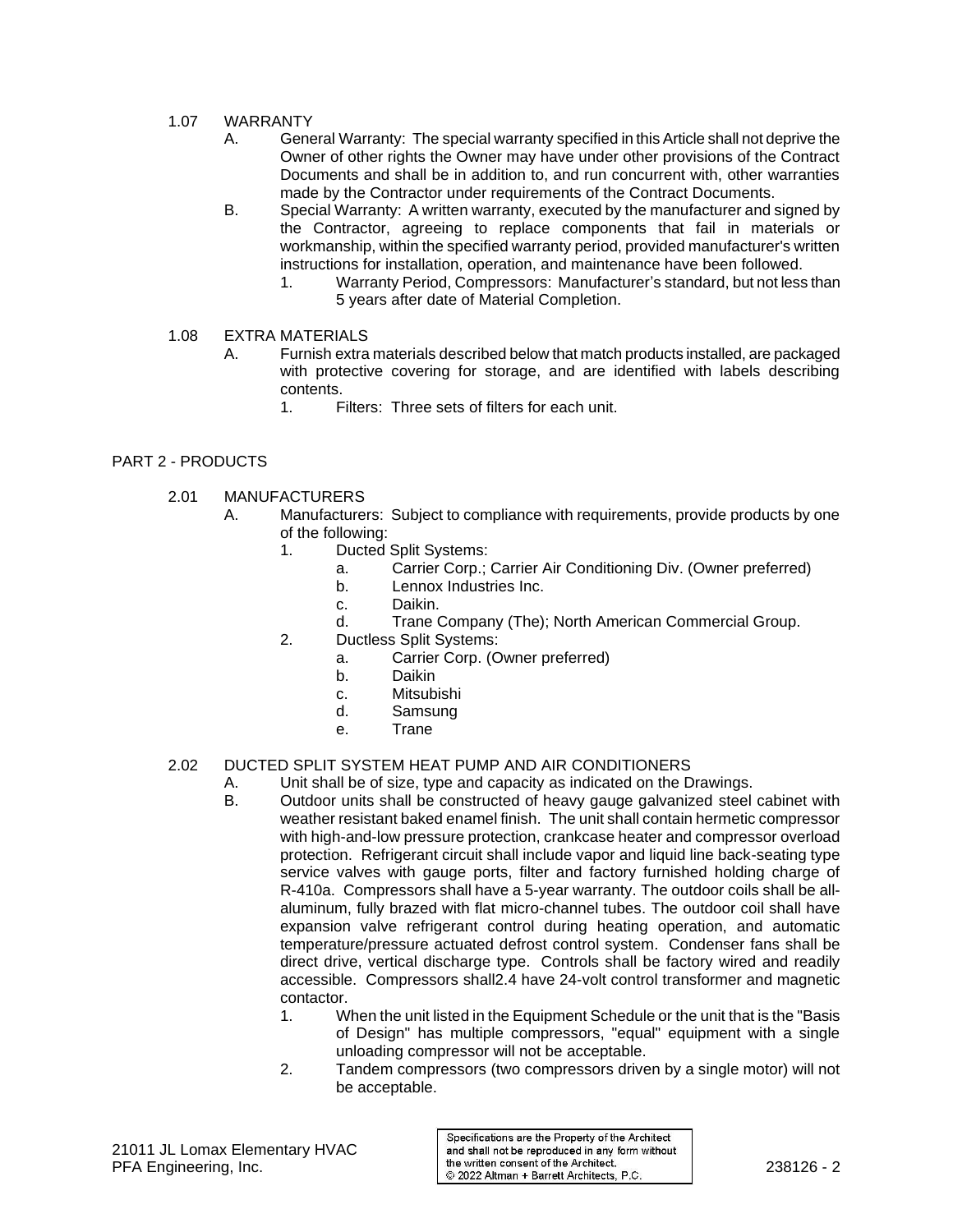- 3. Provide condenser coil guard. Guard shall have unit manufacturer's approval for installation on unit. Factory installed guards may be used if, in the opinion of the Engineer, it is equivalent to shop fabricated guard described above.
- 4. Provide the following accessories:
	- a. 5-Minute Anti-Recycle Timer
	- b. Hard Start Kit for Single Phase Units
	- c. Crankcase Heater (Where recommended by equipment manufacturer.)
	- d. Defrost Thermostat for Indoor Coil
	- e. Room Thermostat
	- f. Condenser Coil Guard
	- g. Where filter frame is not integral to unit, provide accessory frame meeting specification below.
	- h. Low Ambient Controls
	- i. Outdoor air thermostat to prevent resistance heat from energizing above 45ºF (adj.)
- C. Where 230-volt nameplate rated condensing units are to operate on a 208-volt system, a Buck and Boost transformer shall be furnished. Equipment vendor shall select transformer and shall include his calculations and selection with the equipment submittal.
- D. Indoor units shall be constructed of heavy gauge steel with baked enamel finish and shall be internally lined with faced fiberglass insulation. Air handler shall be provided with a low voltage terminal board and fan motor relay. Blower shall be belt or direct driven. Belt driven fan shall have a variable pitch drive pulley. Direct drive motors shall have a minimum of three speeds. Evaporator coil shall have expansion device, check valve and defrost thermostat accessory. Indoor unit shall be complete with filter rack and 1-inch thick (min.) disposable filter(s). Filter(s) shall be furnished with frames. Unframed hogs-hair filter(s) are not acceptable.
- E. Auxiliary electric heaters shall be of size and capacity and furnished with stages indicated on the drawings. Heater shall be designed specifically for the indoor unit and shall meet all requirements of the National Electric Code and Underwriters Laboratories and shall be so stamped.
- 2.03 DUCTLESS SPLIT SYSTEMS
	- A. Provide a split system heat pump and air conditioning units utilizing outdoor condenser and indoor evaporator connected by copper refrigerant tubing with flare type fittings. Outdoor unit shall contain sufficient R-410a to charge complete system. The condenser shall be equipped with an inverter-driven compressor and external brass service valves and charging port. Indoor unit shall be equipped with electric resistance back-up heater (where indicated.) The outdoor condenser shall have a capillary tube metering device located internally. Evaporator and condenser coils shall be constructed with aluminum fins mechanically bonded to copper tubes. The system shall bear the AHRI Certification symbol.
	- B. Indoor unit shall be mounted as indicated on the Drawings. Controls shall be integral type IC thermostat with settings for multiple speeds and automatic position, 12-hour timer with ON/OFF settings, night set-back and energy saver position. Furnish hard-wired remote-control panel. Cooling and heating capacities and electrical characteristics shall be as shown on the Drawings.
	- C. Provide disconnect device for indoor unit when power is supplied by outdoor unit. Furnish low ambient controls and condenser coil guards unless indicated otherwise.
	- D. Where indicated on the drawings, provide condensate drainage pump with reservoir mounted below wall-hung indoor cassette units. Pump shall be mounted in a factorymade reservoir enclosure and shall be powered from the indoor unit circuit. Pump shall be self-priming. Pump shall be equivalent to the Blue Diamond Microblue with fascia kit, Rector seal Mini White, or Aspen Mini Blanc with opaque reservoirs.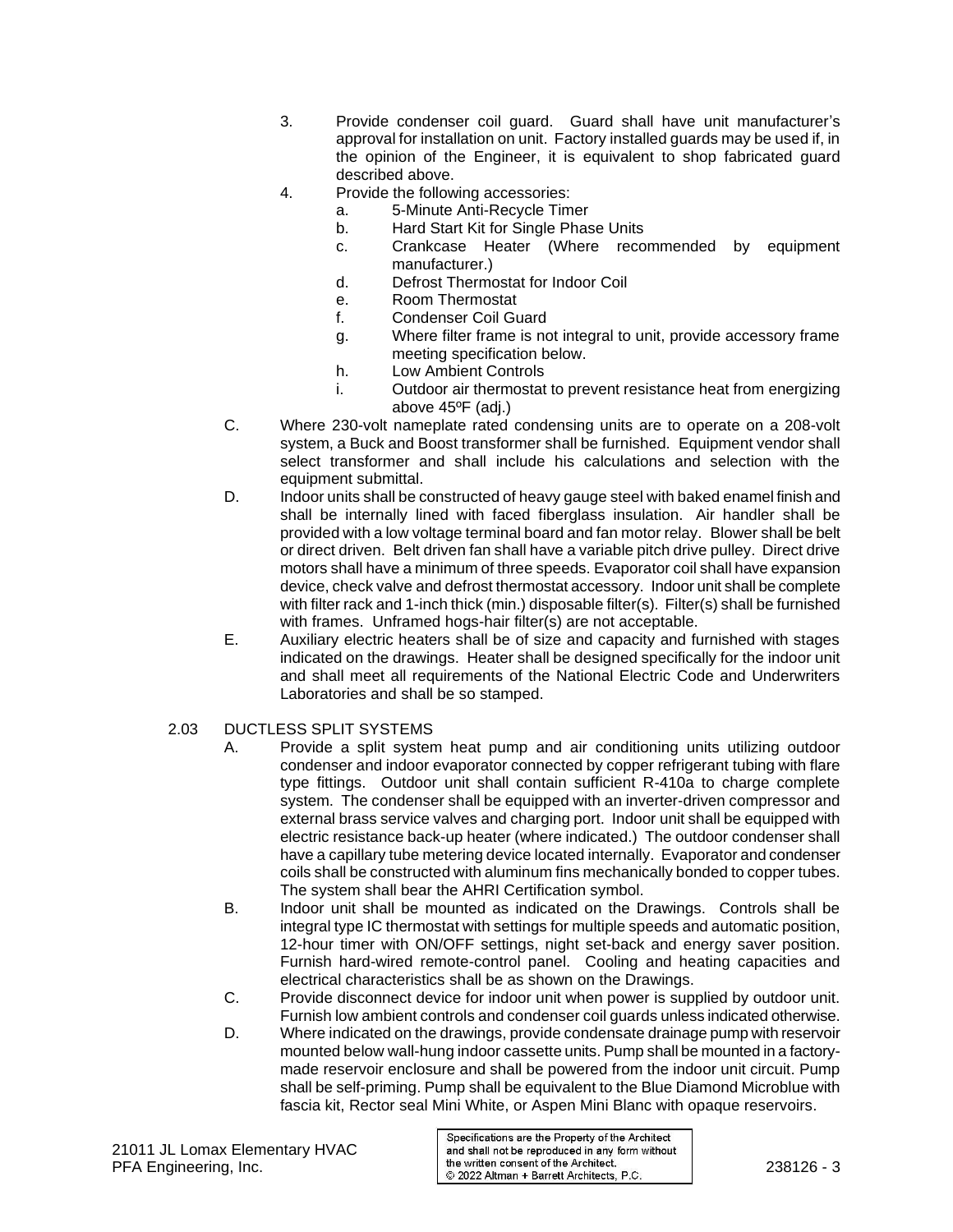## 2.04 REFRIGERANT PIPE SIZE

A. Pipe sizes shown on the drawings are for estimating purposes only. Final pipe sizes shall be selected by the manufacturer and shall be included in the submittal data. Accessories (larger crankcase heaters, liquid line solenoid valve, oversize suction accumulators, wind baffles, etc.) required or recommended by the equipment manufacturer shall be provided at no additional cost.

## 2.05 EMERGENCY DRAIN PAN

- A. Provide 22-gauge galvanized emergency drain pan under all air handling units having water or drain connections. Drain pan shall extend 6" beyond unit on all sides, shall have 2" high hemmed sides. All seams and joints shall be soldered liquid tight. Exception: Emergency drain pans are not required for exposed ductless split systems.
- B. Furnish float switch in the emergency drain pan which de-energize the associated HVAC system when moisture is present.
- C. Drain pan shall include a  $\frac{3}{4}$ " drain connection, ball valve, and drain pipe routed to floor drain.

## PART 3 - EXECUTION

- 3.01 EXAMINATION
	- A. Examine installation locations for compliance with requirements for conditions affecting installation and performance of units. Do not proceed with installation until unsatisfactory conditions have been corrected.

## 3.02 INSTALLATION

- A. Install units according to manufacturer's written instructions.
- B. Furnish float switch for unit shutdown interlock.
- 3.03 CONNECTIONS
	- A. Piping installation requirements are specified in other Division 23 Sections. Drawings indicate the general arrangement of piping, fittings, and specialties. The following are specific connection requirements:
		- 1. Install piping to allow service and maintenance.
	- B. Duct installation requirements are specified in other Division 23 Sections. Drawings indicate the general arrangement of ducts. Furnish flexible connections at all unit connections.
	- C. Electrical: Conform to applicable requirements in Division 26 Sections.
	- D. Ground equipment.
		- 1. Tighten electrical connectors and terminals according to manufacturer's published torque-tightening values. Where manufacturer's torque values are not indicated, use those specified in UL 486A and UL 486B.
- 3.04 COMMISSIONING
	- A. Verify that installation is as indicated and specified.
	- B. Complete manufacturer's installation and startup checks and perform the following:
		- 1. Level unit on support structure.
			- 2. Inspect for visible damage to unit casing.
			- 3. Inspect for visible damage to compressor, air-cooled condenser coil, and fans.
			- 4. Verify that clearances have been provided for servicing.
			- 5. Check that labels are clearly visible.
			- 6. Verify that controls are connected and operable.
			- 7. Remove shipping bolts, blocks, and tie-down straps.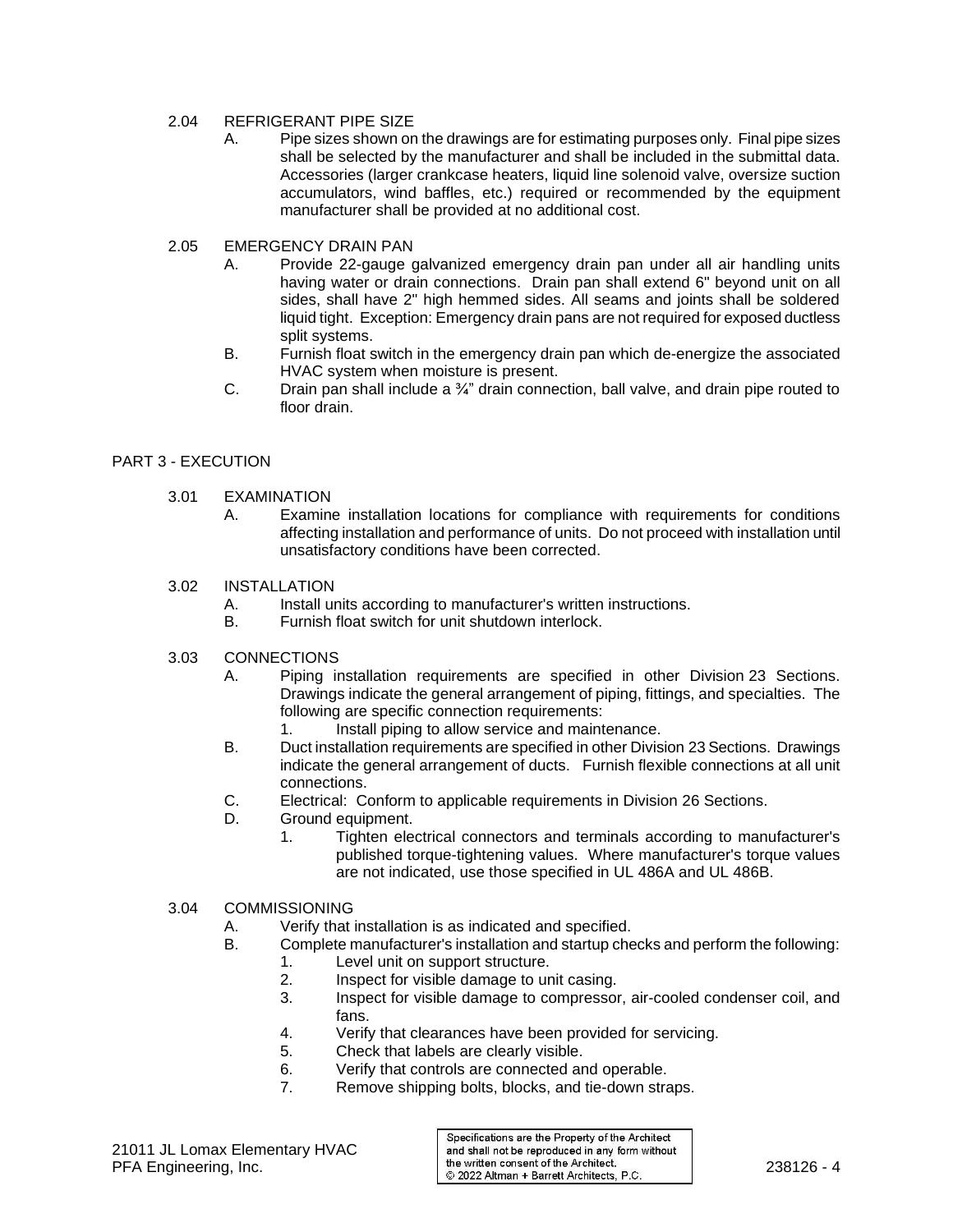- 8. Verify that filters are installed.
- 9. Adjust vibration isolators.
- 10. Check acoustic insulation.
- C. Lubricate bearings on fan.
- D. Check fan-wheel rotation for correct direction without vibration and binding.
- E. Adjust fan belts to proper alignment and tension.
- F. Start unit according to manufacturer's written instructions.
	- 1. Perform starting of refrigeration in summer only.
	- 2. Complete startup sheets and attach copy with Contractor's startup report.
- G. Check and record performance of interlocks and protection devices; verify sequences.
- H. Operate unit for an initial period as recommended or required by manufacturer.
- I. Calibrate thermostats.
- J. Check internal isolators.
- K. Check controls for correct sequencing of heating, refrigeration, and normal and emergency shutdown.
- L. Simulate maximum cooling demand and check the following:
	- 1. Compressor refrigerant suction and hot-gas pressures.
	- 2. Short circuiting air through condenser or from condenser to outside-air intake.
- M. After starting and performance testing, change filters, vacuum heat exchanger and cooling and condenser coils, lubricate bearings and adjust belt tension.
- 3.05 DEMONSTRATION
	- A. Engage a factory-authorized service representative to train Owner's maintenance personnel as specified below:
		- 1. Train Owner's maintenance personnel on procedures and schedules related to startup and shutdown, troubleshooting, servicing, and preventive maintenance.
		- 2. Review data in the maintenance manuals.
		- 3. Schedule training with Owner, through the Design Professional, with at least 7 days' advance notice.
		- 4. Provide letter from factory service representative stating that equipment is installed and operating as per manufacturer's recommendations.

END OF SECTION 238126